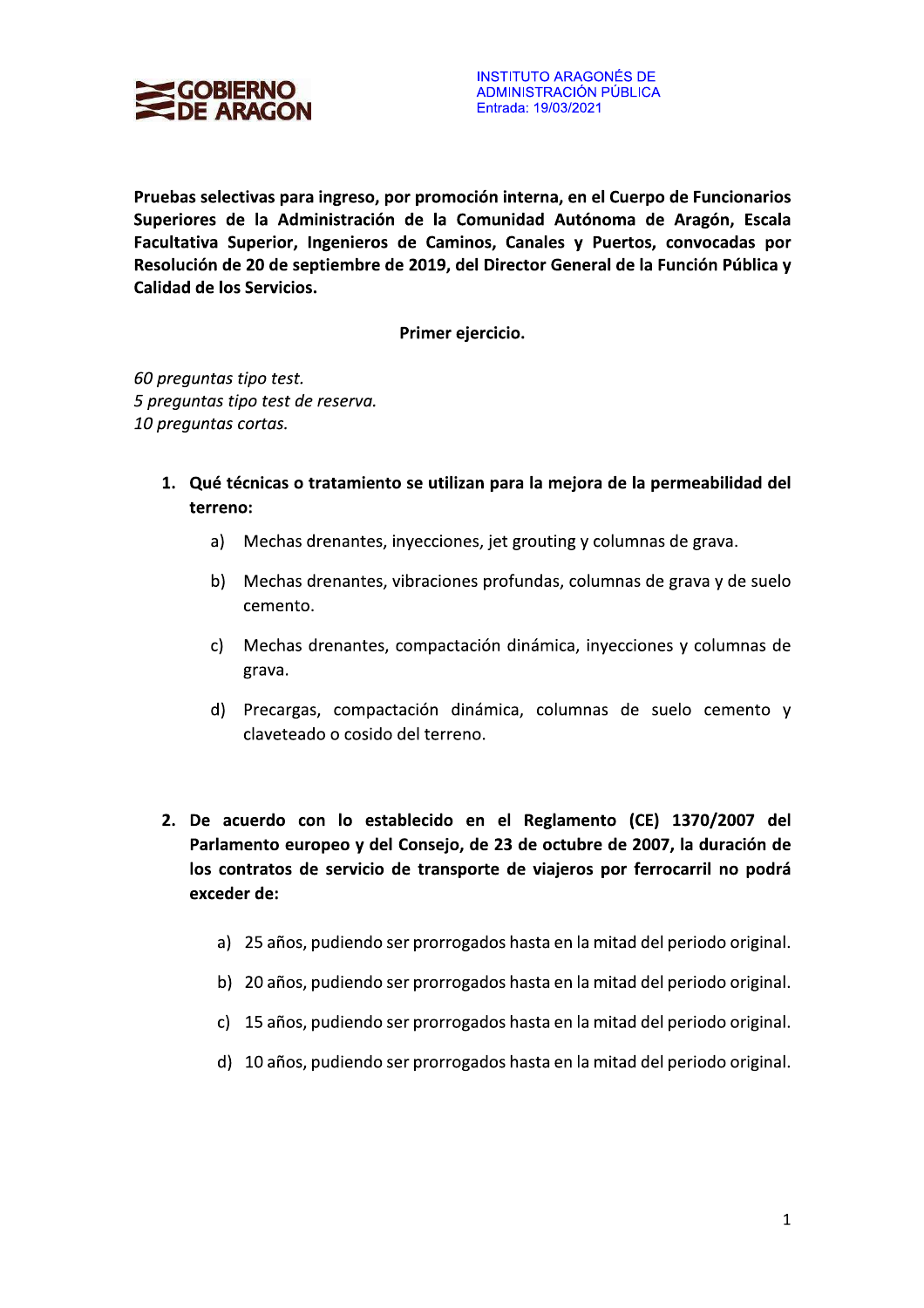

- 3. Según el documento "Plan General de Carreteras de Aragón 2013-2024". indique cuál de las siguientes afirmaciones es correcta, en relación con **SOBIERNO**<br> **SOBIERNO**<br> **SOBIERNO**<br> **SOBIERNO**<br> **SOBIERNO**<br> **SOBIERNO**<br> **SOBIERNO**<br> **SOBIERNO**<br> **SOBIERNO**<br> **SOBIERNO**<br> **SOBIERNO**<br> **SOBIERNO**<br> **SOBIERNO**<br> **SOBIERNO**<br> **SOBIERNO**<br> **SOBIERNO**<br> **SOBIERNO**<br> **SOBIERNO**<br> **SOBIE** tensidad Media Diaria en el año 2012:
	- a) El 77,30% de la red viaria del Gobierno de Aragón soporta una Intensidad de Tráfico Media de entre 100 y 2.000 vehículos diarios. Un 11.26% tiene una IMD mayor de 2.000 y un 11.44% menor de 100.
	- b) El 65,40% de la red viaria del Gobierno de Aragón soporta una Intensidad rios. Un 25.10% tiene una IMD mayor de 2.000 y un 9.50% menor de 100.
	- c) El 79,50% de la red viaria del Gobierno de Aragón soporta una Intensidad de Tráfico Media de entre 100 y 1.000 vehículos diarios. Un 10.20% tiene una IMD mayor de  $1.000$  y un  $10,30\%$  menor de  $100$ .
	- d) El 78,30% de la red viaria del Gobierno de Aragón soporta una Intensidad rios. Un 11.20% tiene una IMD mayor de 1.000 y un 10,50% menor de 100.
	- 4. Según el Manual de Criterios del Inventario de características geométricas y de na livib mayor de 1.000 y un 10,30% menor de 10<br>78,30% de la red viaria del Gobierno de Aragón s<br>e Tráfico Media de entre 100 y 1.000 vehículos dia<br>na IMD mayor de 1.000 y un 10,50% menor de 10<br>**Manual de Criterios del Inv** eguipamientos del ministerio de Fomento de diciembre de 2009. indique cuál de los siguientes es el error máximo admisible expresado en metros para la obtención del ancho de la mediana para medianas menores de 6 metros:
		- a) Más o menos 0.2 m.
		- b) Más o menos 0,3 m.
		- c) Más o menos 0,5 m.
		- d) Más o menos  $1 \text{ m}$ .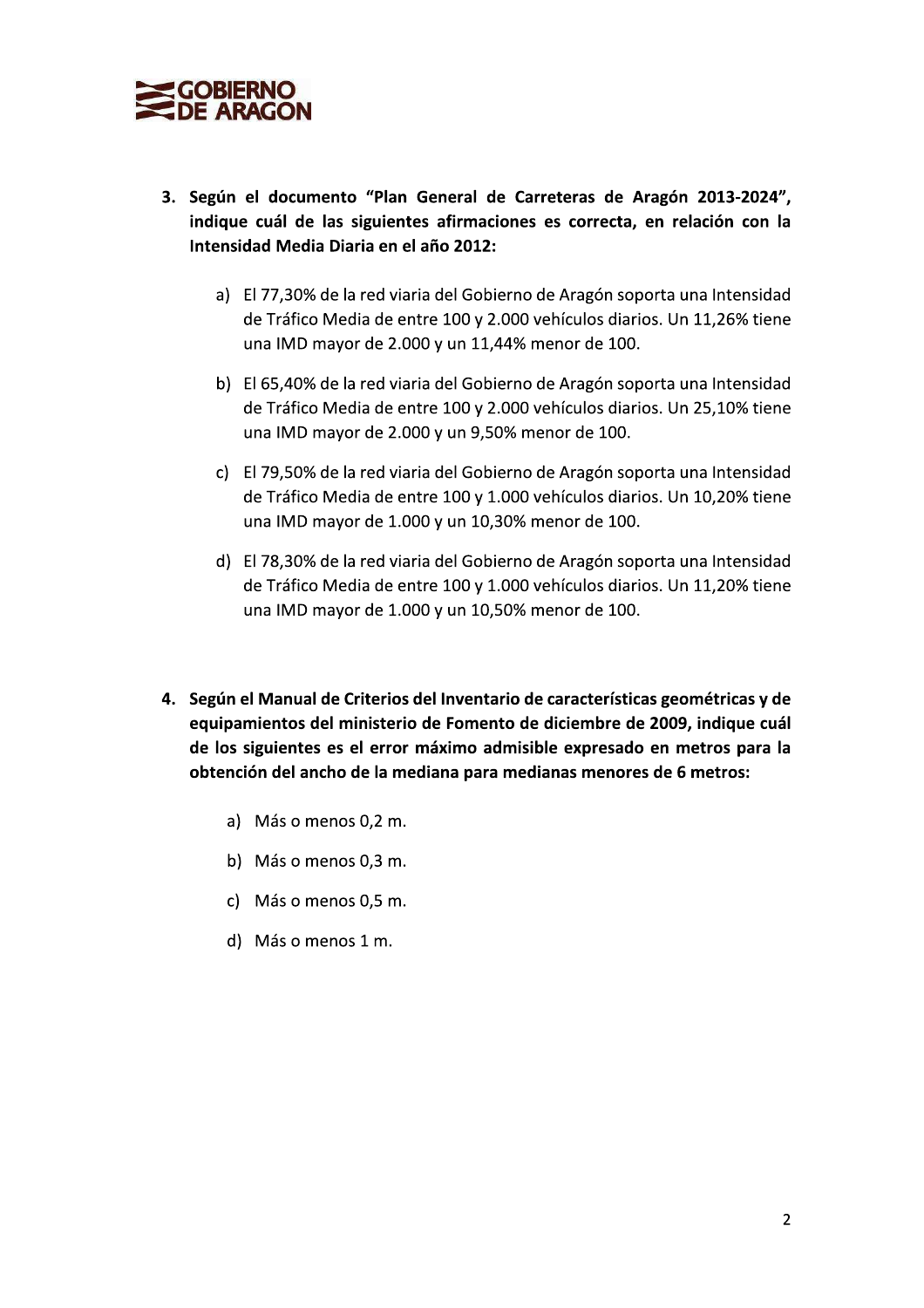

- 5. El cartel correspondiente a la información de preseñalización y salida inmediata en carril de deceleración, se colocará según la siguiente afirmación:
	- a) El cartel de salida inmediata se colocará en el punto en el que el carril de deceleración alcanza una anchura de 1.5 m.
	- b) El cartel de salida inmediata se colocará en el punto donde comienza la línea continua que da origen al cebreado. No obstante, por circunstancias de velocidad o trazado se podrá adelantar esta posición.
	- c) El cartel de salida inmediata se colocará entre 150 y 250 m. antes del comienzo de la línea continua que da origen al cebreado. No obstante, por circunstancias de velocidad o trazado se podrá adelantar esta posición.
	- d) El cartel de salida inmediata se colocará a 500 m. del punto donde comience el cebreado del carril de deceleración.
- 6. El Índice de Regularidad Internacional (IRI), de la capa terminada en gravacementos, para una categoría de tráfico pesado T3 y un 50% de hectómetros será de:
	- a)  $<$  3,0 dm/Hm.
	- b)  $<$ 3,5 dm/Hm.
	- c)  $<$  2,0 dm/Hm.
	- d)  $< 2.5$  dm/Hm.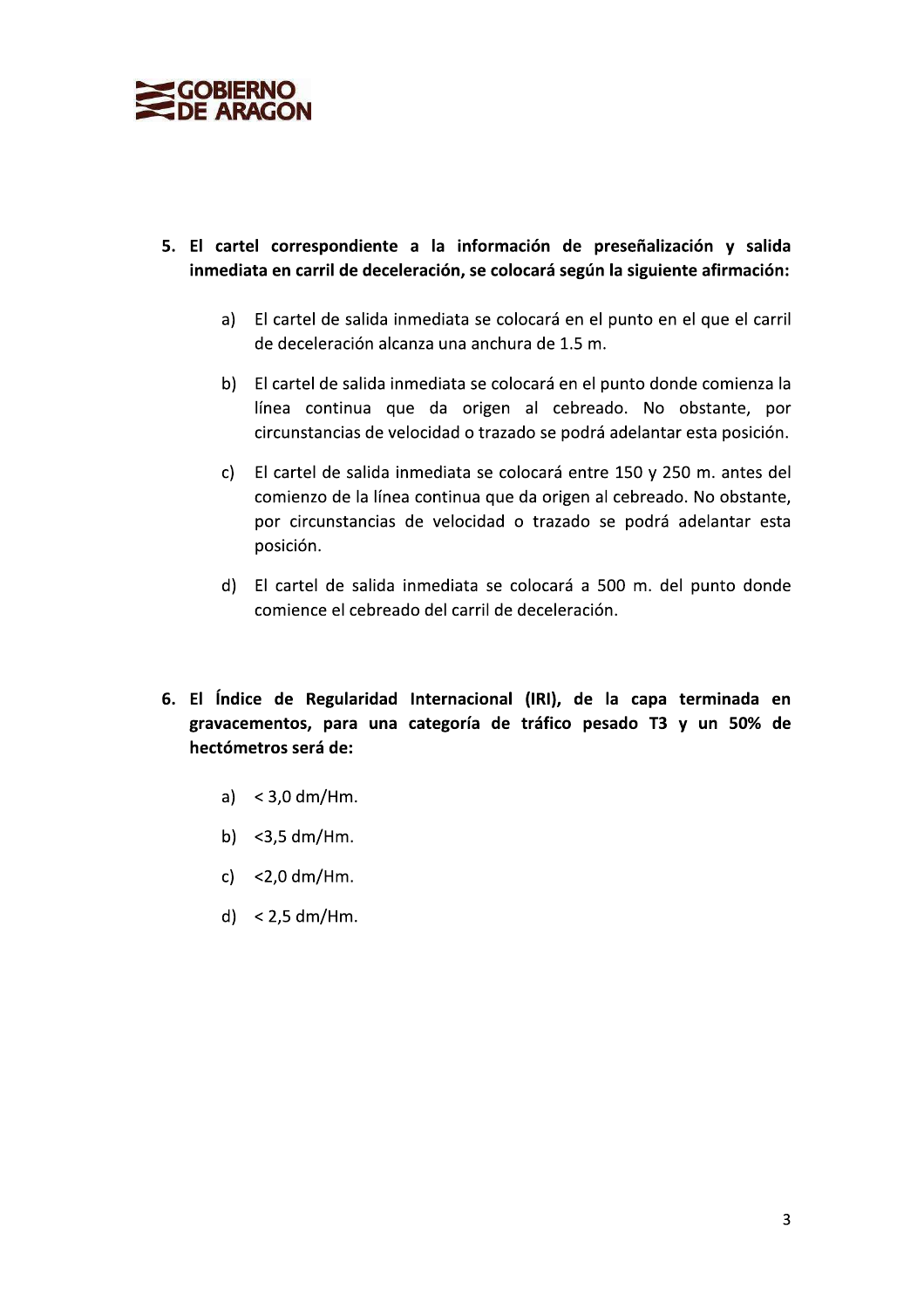

- 7. De acuerdo con la Orden Ministerial de 16 de diciembre de 1997, por la que se regulan los accesos a las carreteras del Estado, las vías de servicio y la construcción de instalaciones fijas, en su artículo 55: "la disposición de los sterial de 16 de diciembre de 1997, por la que se<br>rreteras del Estado, las vías de servicio y la<br>fijas, en su artículo 55: "la disposición de los<br>ara la conexión con una carretera convencional<br>nal destinado al tráfico roda accesos", en su apartado b, para la conexión con una carretera convencional existente de un camino vecinal destinado al tráfico rodado de vehícu 7. De acuerdo con la Orden Ministerial de 16 de diciembre de 1997, por la que se<br>regulan los accesos a las carreteras del Estado, las vías de servicio y la<br>construcción de instalaciones fijas, en su artículo 55: "la dispo
	- a) Si la IMD de la carretera está comprendida entre 1.000 y 1.500 vehículos, se dispondrá de una cuña de deceleración de tipo directo, de sesenta metros (60m) de longitud medidos entre el inicio de la misma y la sección en que la separación entre bordes de calzada de la cuña y carretera, sea de tres metros y medio (3,5m) medida perpendicularmente al eje de esta, así como un ramal semidirecto para giros a la izquierda de salida de la carretera.
	- b) Si la IMD de la carretera está comprendida entre 1.000 y 3.000 vehículos, se dispondrá de una cuña de deceleración de tipo directo, de sesenta metros (60m) de longitud medidos entre el inicio de la misma y la sección en que la separación entre bordes de calzada de la cuña y carretera, sea de tres metros y medio (3,5m) medida perpendicularmente al eje de esta, así como un ramal semidirecto para giros a la izquierda de salida de la carretera.
	- c) Si la IMD de la carretera está comprendida entre 3.000 y 5.000 vehículos, se dispondrá de una cuña de deceleración de tipo directo, de sesenta metros (60m) de longitud medidos entre el inicio de la misma y la sección en que la separación entre bordes de calzada de la cuña y carretera, sea de tres metros y medio (3,5m) medida perpendicularmente al eje de esta, así como un ramal semidirecto para giros a la izquierda de salida de la carretera.
	- d) Si la IMD de la carretera es mayor de 5.000 vehículos, se dispondrá de una cuña de deceleración de tipo directo, de sesenta metros (60m) de longitud medidos entre el inicio de la misma y la sección en que la separación entre bordes de calzada de la cuña y carretera, sea de tres metros y medio (3,5m) medida perpendicularmente al eje de esta, así como un ramal semidirecto para giros a la izquierda de salida de la carretera.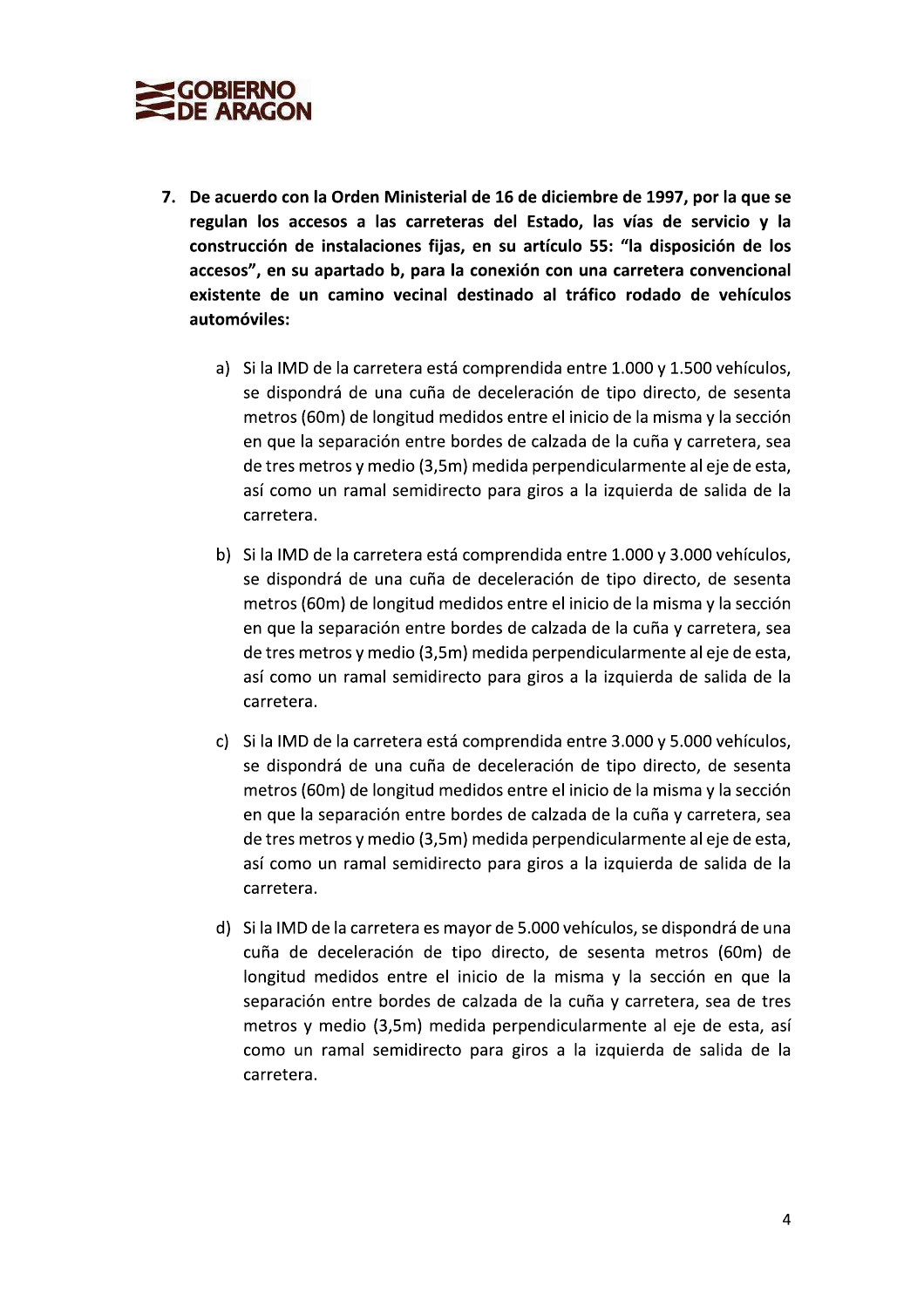

- 8. La Instrucción Técnica para la Instalación de reductores de velocidad y bandas transversales de alerta en carretera de la Red de carreteras del Estado establece, en su artículo 3.2.1, que la distancia entre Reductores de Velocidad consecutivos deberá estar comprendida:
	- a) Entre 50 y 200 m., si bien se procurará que no supere los 150 m.
	- b) Nunca a más de 100 m.
	- c) Entre 80 y 250 m., si bien se procurará que no supere los 200 m.
	- d) No es correcta ninguna de las anteriores respuestas.
- 9. De acuerdo al artículo 1.6 de la Directiva 2019/1936 del Parlamento Europeo y del Consejo, de 23 de octubre de 2019, por la que se modifica la Directiva 2008/96/CE sobre gestión de la Seguridad de las Infraestructuras Viarias:
	- a) Las inspecciones de seguridad abarcarán inspecciones periódicas anuales, de la red de carreteras y comprobaciones de las posibles repercusiones de las obras viarias sobre la seguridad del flujo de tráfico.
	- b) Las inspecciones de seguridad serán realizadas por inspectores de seguridad vial que estén en posesión de un certificado de aptitud homologado.
	- c) La obligatoriedad de la realización de inspecciones de seguridad vial dependerá de la Intensidad de tráfico de las carreteras. Las auditorias de seguridad vial si serán obligatorias en toda la red viaria.
	- d) No es correcta ninguna de las tres respuestas anteriores.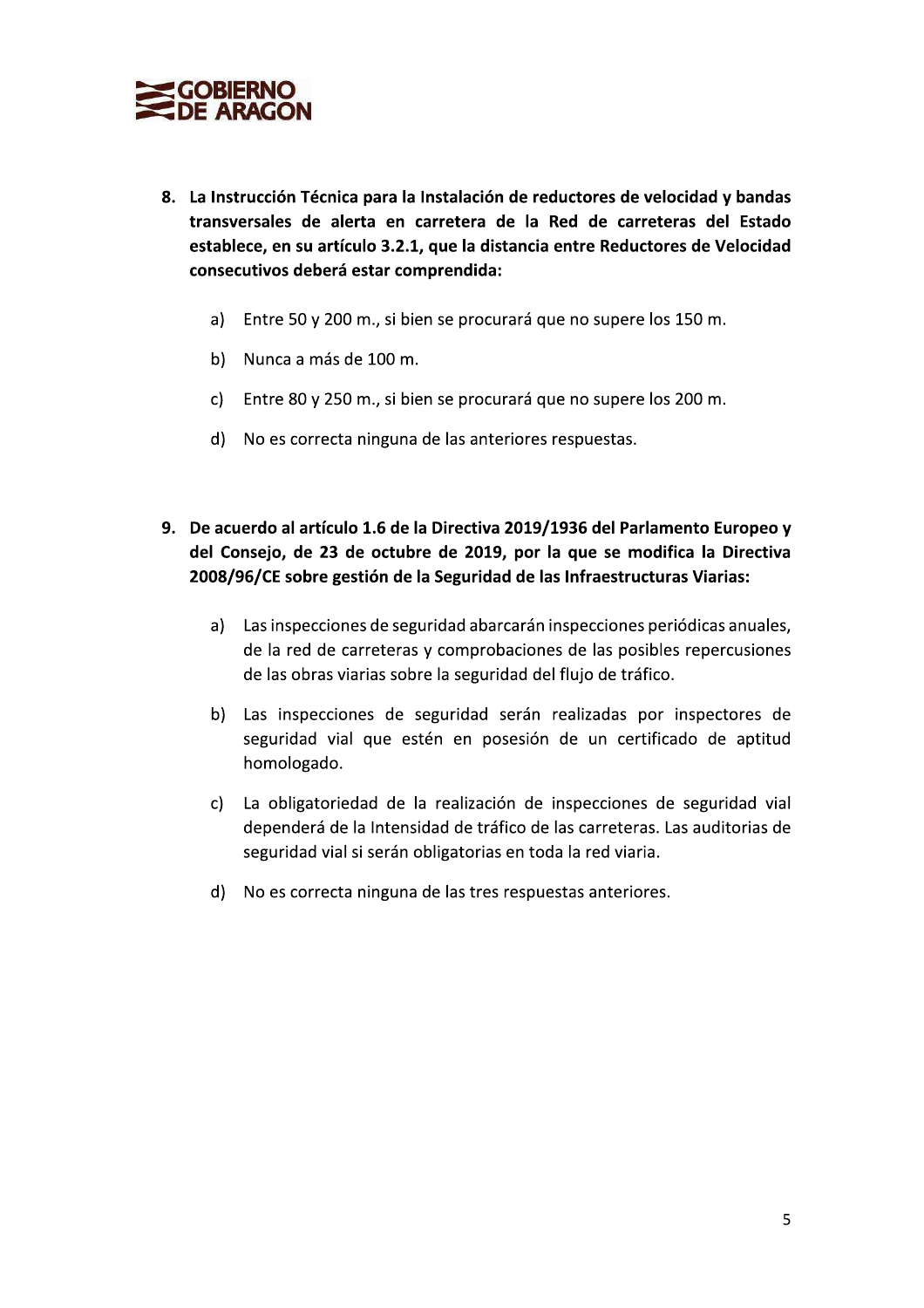

- 10. De acuerdo al artículo 8.2 de la Norma 3.1 IC "Trazado", en los carriles de cambio de velocidad de tipo paralelo se dispondrán cuñas de transición en forma triangular, que se situarán en el extremo inicial de los carriles de deceleración y en el extremo final de los carriles de aceleración. La longitud de la cuña de transición para una velocidad de proyecto de 70 km/h. del tronco es de:
	- a) 70 metros.
	- b) 80 metros.
	- c) 60 metros.
	- d) 90 metros.
- 11. "Proponer las medidas más adecuadas para coordinar la nomenclatura de los itinerarios comprendidos en las redes de carreteras de Aragón", es una competencia:
	- a) Del Consejo Regional de Directores Provinciales del Departamento.
	- b) De la Dirección del Departamento responsable de carreteras.
	- c) De la Comisión del Plan General de Carreteras.
	- d) Del Consejero del Departamento responsable de carreteras.
- 12. En relación a un Suelo Estabilizado con cal, diga cuál de las siguientes afirmaciones es cierta:
	- a) Un S-EST1 puede tener un  $IP = 5$ .
	- b) Un S-EST2 puede tener un  $IP = 10$ .
	- c) Un S-EST1 puede tener un  $IP = 10$ .
	- d) Un S-EST2 puede tener un  $IP = 15$ .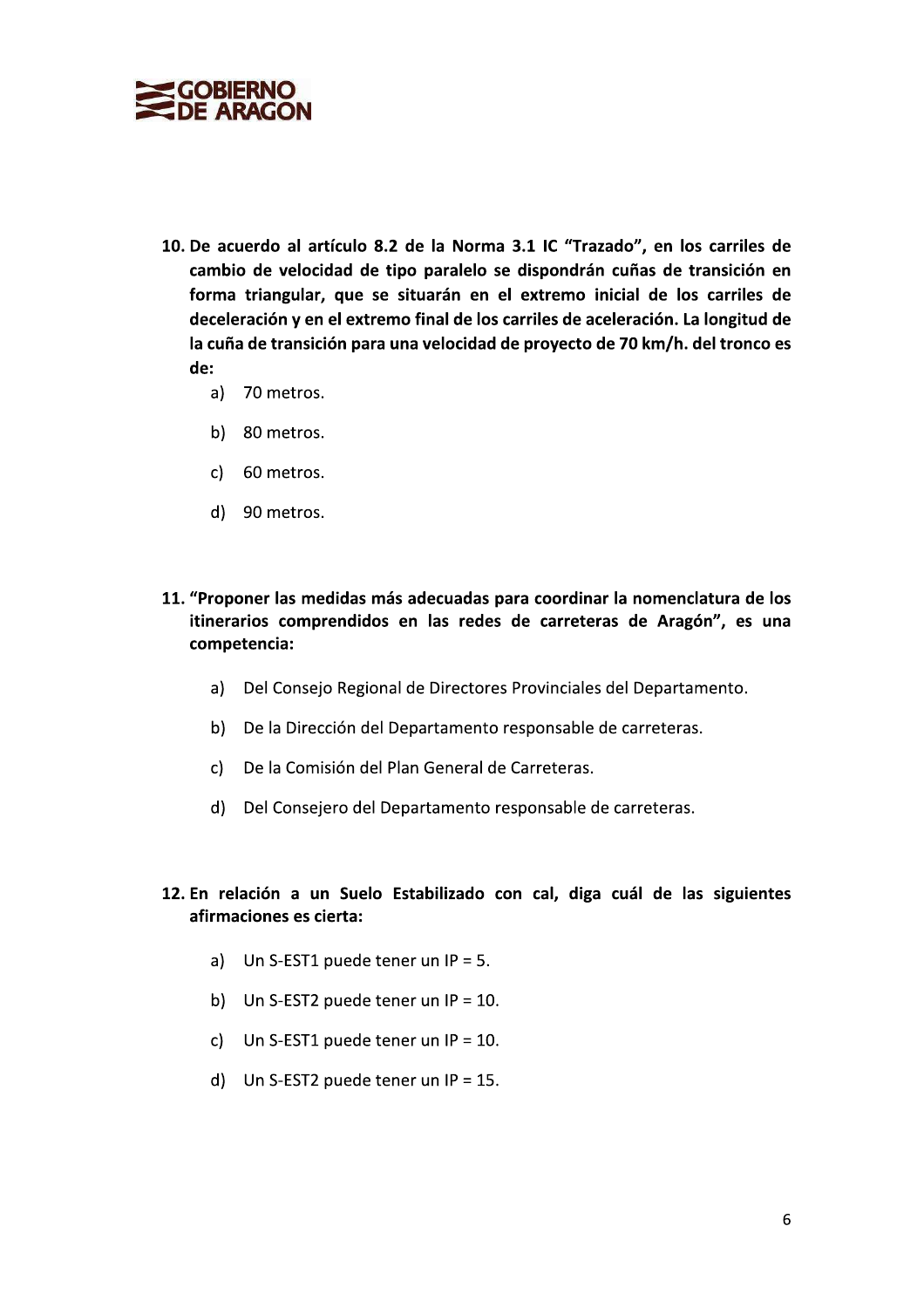

- 13. La definición del trazado en planta se referirá a un eje, que fija un punto en cada sección transversal, para cuva definición en general y salvo justificación en contrario, se adoptará para carreteras de calzadas separadas:
	- a) El borde interior del carril más próximo a la mediana con la sección transversal ampliada cuando se prevea un aumento de carriles a costa de la mediana.
	- b) El borde interior de la plataforma más próximo a la mediana con la sección transversal ampliada cuando se prevea un aumento de carriles a costa de la mediana.
	- c) El borde interior de la plataforma a proyectar en el caso de duplicaciones, teniendo en cuenta futuras ampliaciones.
	- d) Todas las anteriores son ciertas.

#### 14. En el Plan General de Carreteras de Aragón, para estructurar la red viaria, las carreteras se estructuran de acuerdo a:

- a) El Tipo de acciones que el Plan propone.
- b) Su potencial a contribuir al desarrollo socioeconómico y recuperación del empleo en Aragón.
- c) Su estructura o clasificación de carreteras destinada a crear una malla viaria continua.
- d) Todas ellas son ciertas.

#### 15. Los pavimentos son vulnerables a caudales de filtración debido a:

- a) Condensación por agua en determinadas condiciones atmosféricas.
- b) Filtraciones de agua debidos a fenómenos de transmisibilidad.
- c) Filtraciones debidas al aumento de la presión osmótica entre capas de diferentes granulometrías.
- d) Todas ellas son ciertas.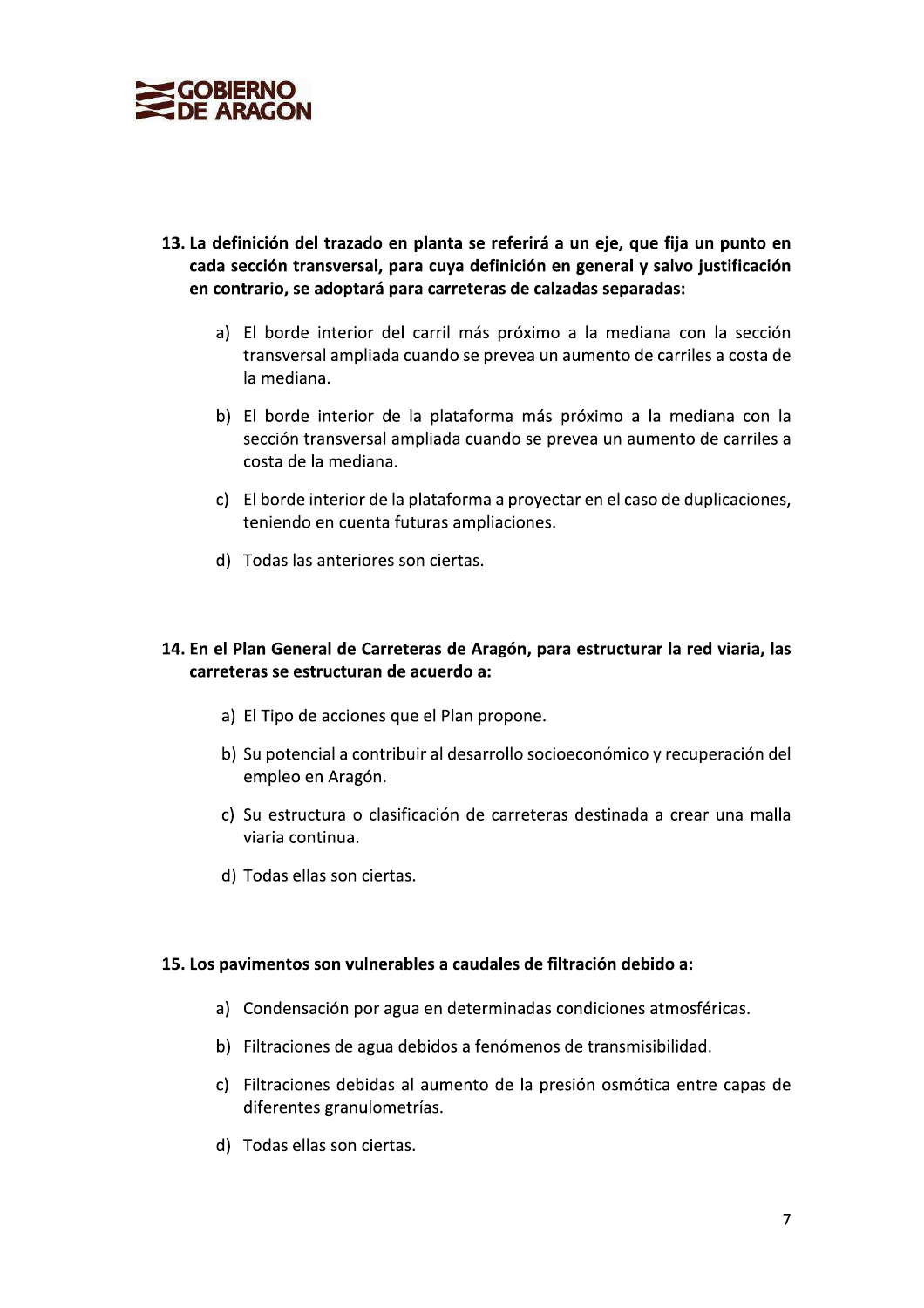

#### 16. A efectos de definir la sección de un firme de carreteras:

- a) La deflexión patrón para una explanada E2 será menor o igual a 120  $(10^{-2}$  mm)
- b) El espesor de la capa de mezcla bituminosa en caliente en la capa de rodadura podrá ser de 6 cm.
- c) La zona pluviométrica "Lluviosa" considera una precipitación media anual igual a 500 mm.
- d) Las mezclas drenantes sólo podrán aplicarse en carreteras con problemas de nieve o de formación de hielo, con tráfico suficiente (IMD ≥ 5.000 vehículos/día).

# 17. El umbral del valor puntual de la deflexión patrón para el que se considera que el agotamiento estructural afecta a la explanada es:

- a) En firmes flexibles y Trafico T00, igual a  $100 (10^{-2} \text{ mm})$
- b) En firmes semiflexibles y Trafico T00, igual a 125 (10 $^{-2}$  mm)
- c) En firmes semirrígidos y Trafico T00, igual a 100  $(10^{-2} \text{ mm})$
- d) Todas ellas son ciertas.
- 18. Una inspección de puentes en la que NO se utilizan equipos especiales de medición realizadas periódicamente por personal especializado cada cinco años, se denominan:
	- a) Inspecciones rutinarias.
	- b) Inspecciones superficiales.
	- c) Inspecciones principales.
	- d) Inspecciones especiales.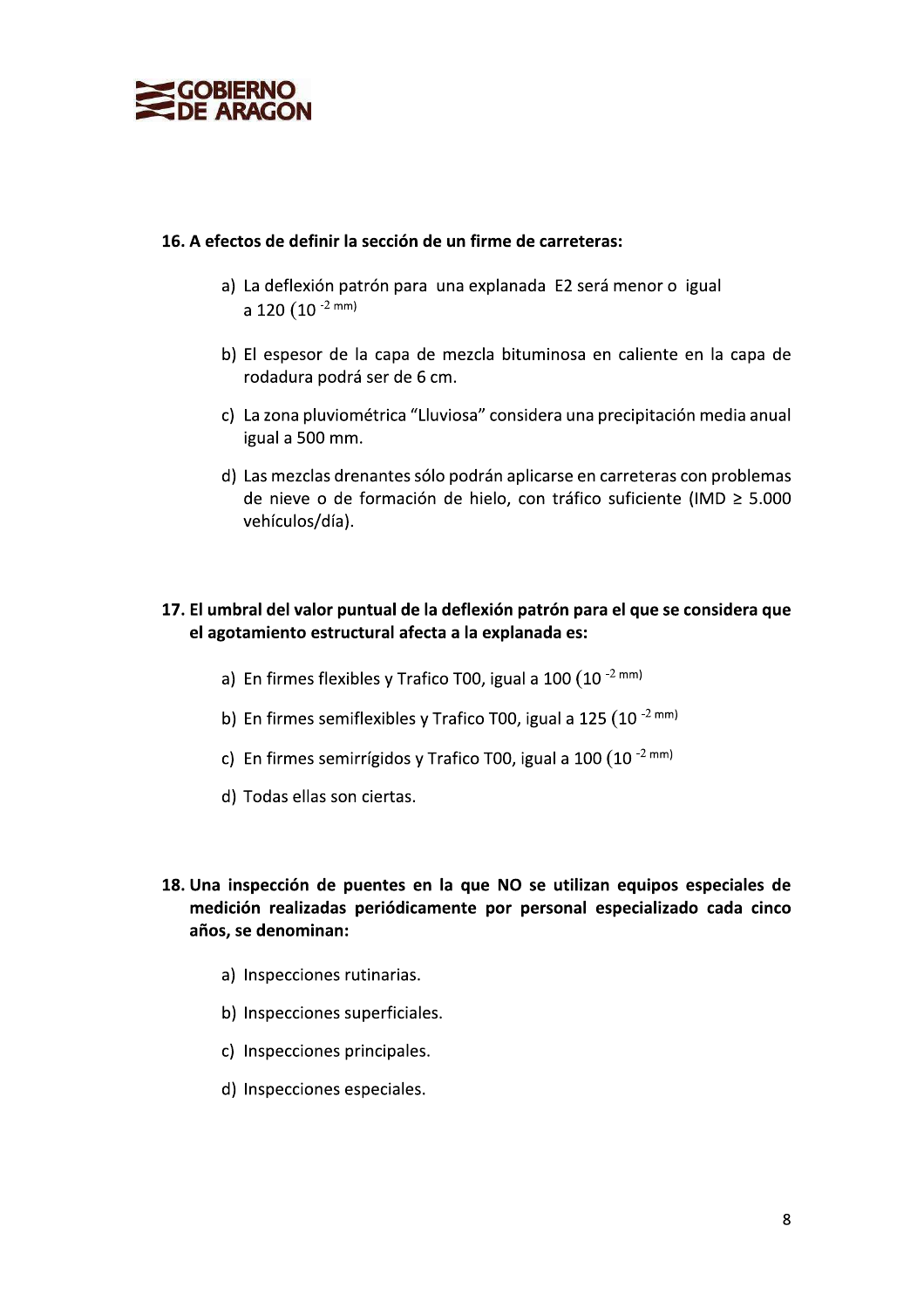

#### 19. La definición de" visibilidad Fisiológica" en señalización de carreteras es:

- a) Es la máxima distancia a la que se puede leer un mensaje que es 800 veces la altura de una letra o símbolo.
- b) Es la máxima distancia a la que un conductor puede leer un mensaje a la velocidad de proyecto, con visión libre de obstáculos que la intercepten.
- c) Es aquella que medida sobre la carretera, en la que la visual dirigida por el conductor hacia una señal o cartel, se halla libre de objetos que la intercepten.
- d) Distancia necesaria para poder captar una señal o símbolo y realizar la maniobra deseada en función de la velocidad de proyecto.

#### 20. El espesor mínimo de recrecimiento mediante pavimentos de hormigón:

- a) Será de 18 cm. en hormigón en masa.
- b) Será de 18 cm. en hormigón armado.
- c) Será de 15 cm. en hormigón en masa.
- d) Será de 15 cm. en hormigón armado.

### 21. La ejecución de obras podrá realizarse por la Administración Pública, cuando concurran alguna de estas circunstancias:

- a) Que la Administración posea elementos auxiliares utilizables, cuyo empleo suponga una economía superior al 5%.
- b) Que la Administración posea elementos auxiliares utilizables, cuyo empleo suponga una economía superior al 10%.
- c) Que la Administración posea elementos auxiliares utilizables, cuyo empleo suponga una economía superior al 15%.
- d) Que la Administración posea elementos auxiliares utilizables, cuyo empleo suponga una economía superior al 25%.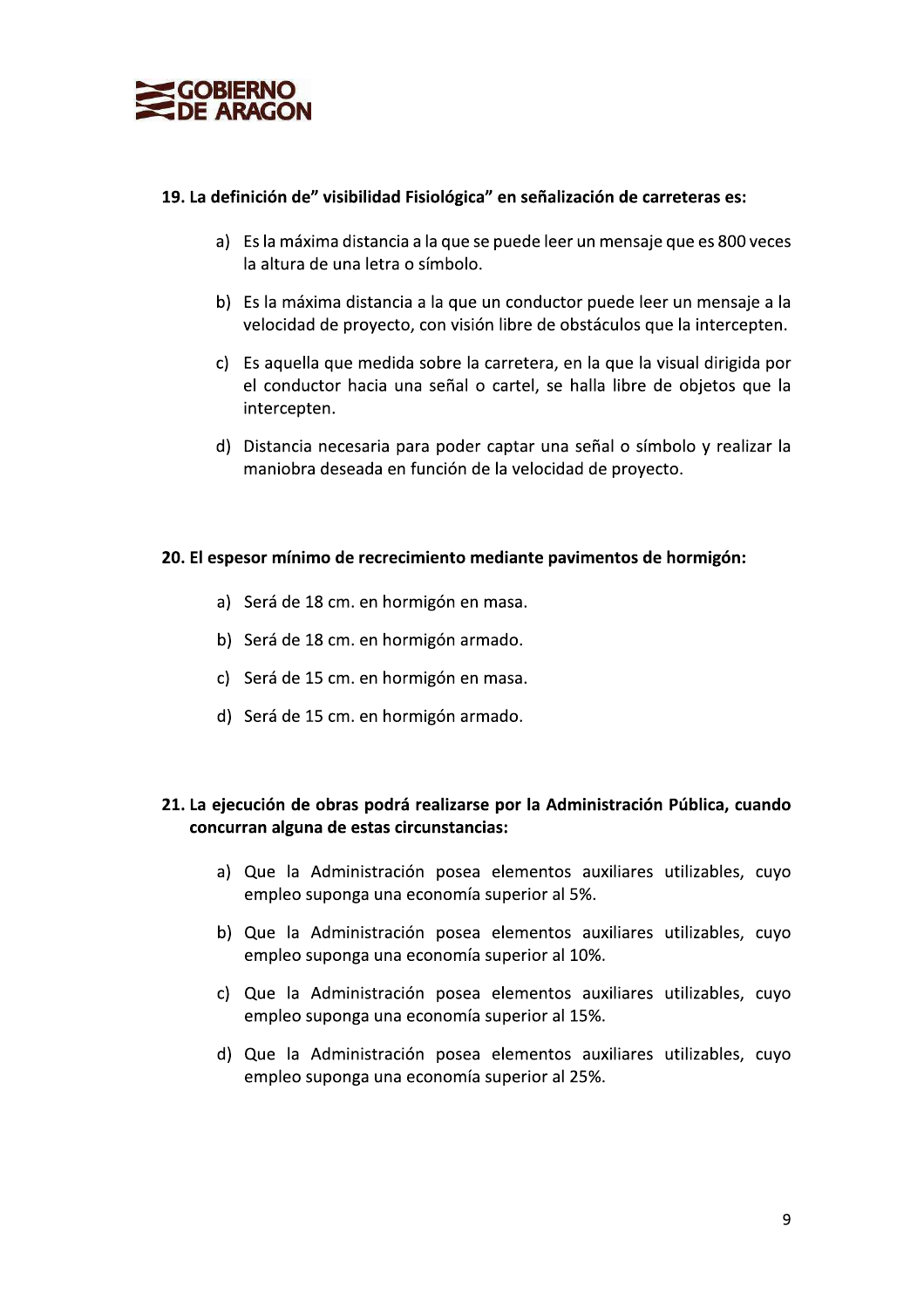

# 22. En un acuerdo vertical, și en la ecuación de dicha curva de acuerdo el Kv=500 v **EXECTS SOBIERNO<br>
DE ARAGON<br>
22. En un acuerdo vertical, si en la ecu<br>
la x=100, el valor de la y será:<br>
a) El valor "y" es 10.<br>
b) El valor "y" es 50.<br>
c) El valor "y" es 0,1.<br>
d) El valor "y" es 0,32.<br>
23. Cuál es la pr** 22. En un acuerdo vertical, si en la econdista de la vertical de la vertical de la vertical de la vertical de la vertical de la vertical de la vertical de la vertical de la vertical de la profundidad de un lecho de la 3 3 22. En directura vertical, si en la econdica vertical, si en la econdica vertical, si en la econdica vertical di El valor "y" es  $10$ .<br>
b) El valor "y" es  $50$ .<br>
c) El valor "y" es  $0,1$ .<br>
d) El valor "y" es  $0,32$ .<br>
23.

- 
- 
- 
- 

# 23. Cuál es la profundidad de un lecho de frenado:

- a) 35 a 45 centímetros.
- b)45 a 55 centímetros.
- c) 55 a 65 centímetros.
- d) 45 a 85 centímetros.

# 24. La principal diferencia entre un aeródromo y un aeropuerto es:

- 
- d)45 a 85 centimetros.<br>
24. La principal diferencia entre un aeródromo y un aeropuerto es:<br>
31. Mientras que ambas superficies tienen por objeto acoger la salida y<br>
llegada de aeronaves definida en unos límites fijns y co
	-
	-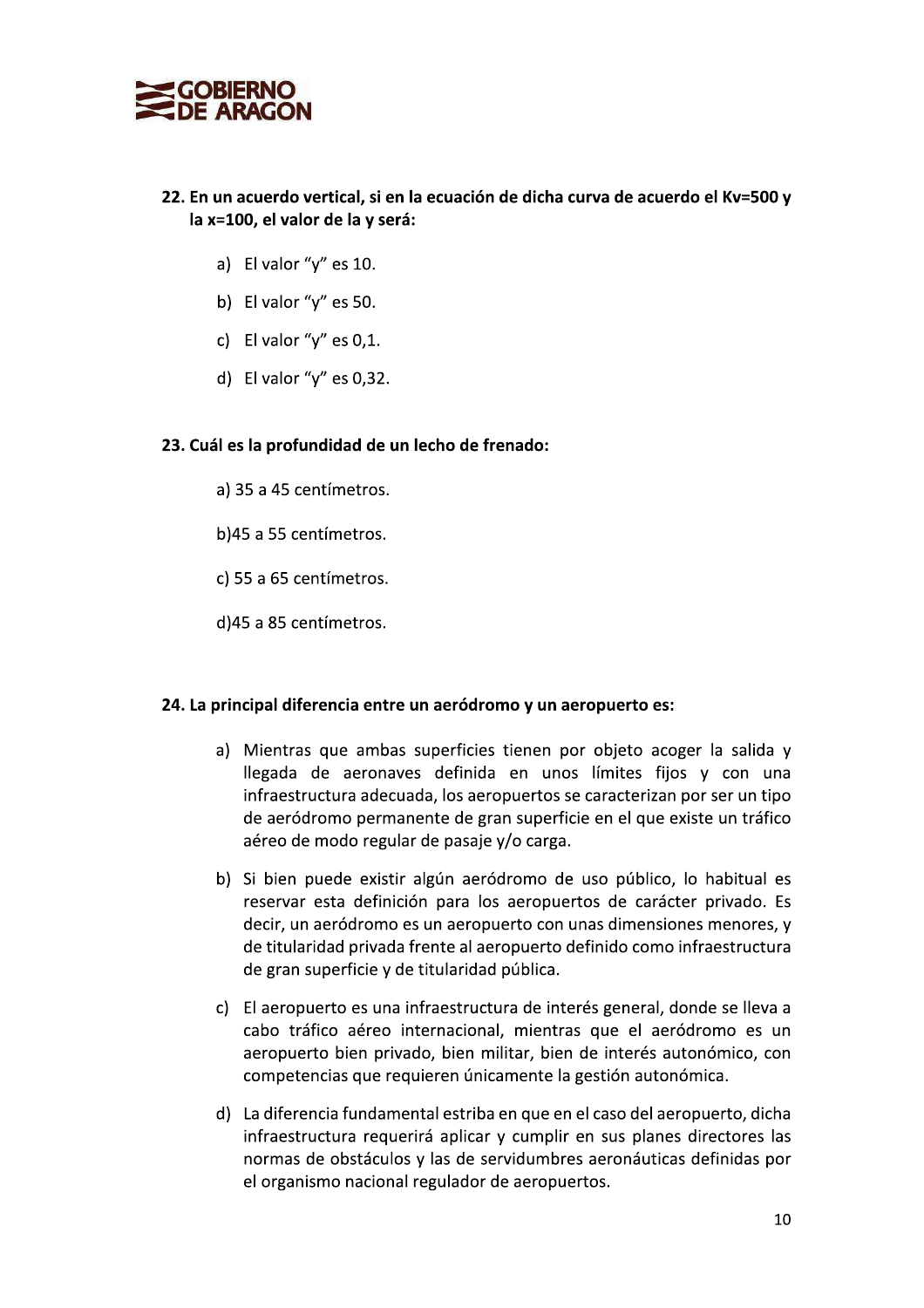

### 25. De las siguientes afirmaciones sobre la Ley 14/1998 de Transporte Urbano en Aragón, sólo hay una que no es correcta, indique cual:

- a) Los municipios son competentes, con carácter exclusivo, para la ordenación, gestión, inspección y sanción del transporte público urbano de viajeros siempre que éste se lleve a cabo en los límites de sus términos municipales.
- b) Los ayuntamientos son los máximos responsables de la gestión y ordenación del transporte público urbano de viajeros pero es al Gobierno de Aragón al que corresponden las funciones de coordinación y control de dichos transportes.
- c) Son transportes públicos regulares de uso especial los que están destinados a servir, exclusivamente, a un grupo específico de usuarios, tales como escolares, trabajadores, militares o grupos homogéneos similares.
- d) Los servicios de inspección de transportes del Gobierno de Aragón podrán realizar inspecciones de cualquier transporte de viajeros, para verificar si el mismo es o no interurbano. La función inspectora de los transportes urbanos será realizada por los propios ayuntamientos.

#### 26. Indique cuál de estas afirmaciones no es correcta:

- a) El espaciamiento de traviesas en la vía ferroviaria depende de la importancia del tráfico y velocidad. A mayor concentración de traviesas, corresponderá una mayor suavidad de rodadura y menores deformaciones del subsuelo.
- b) Una de las pocas ventajas del ferrocarril de vía estrecha frente al convencional es su mayor estabilidad, que se traduce en mayor velocidad de las circulaciones.
- c) Uno de los inconvenientes del paso de un ancho de vía a otro es la necesidad de trasbordo de los viajeros y mercancías en los empalmes o la necesidad de buscar soluciones alternativas.
- d) El carril es el elemento resistente de la vía, que recibe directamente las cargas de las ruedas, forma parte de la "superestructura" de la vía y además tiene una función de guiado o conducción de las cargas.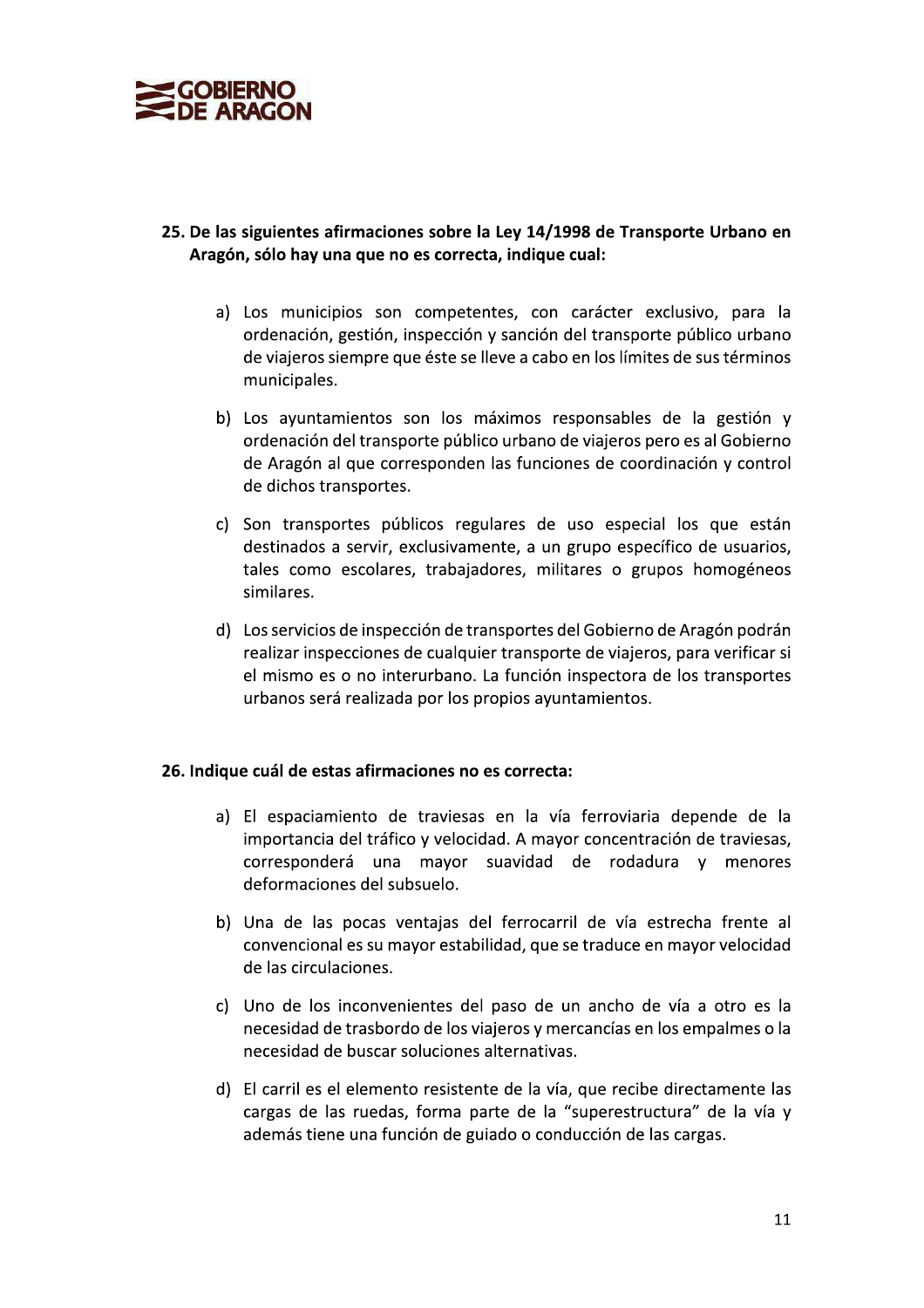

- 27. Ámbito de aplicación del Reglamento europeo (CE) 1370/2007 sobre servicios públicos de transporte de viajeros por ferrocarril y carretera. Con relación a este tema, de estas afirmaciones, sólo hay una que es incorrecta. Indique cuál:
	- a) Explotación nacional de servicios públicos de transporte de viajeros por ferrocarril.
	- b) Explotación internacional de servicios públicos de transporte de viajeros por carretera.
	- c) Servicios que se exploten por su finalidad turística.
	- d) Transporte público de viajeros por vía navegable interior.
- 28. En la Planificación de infraestructuras ferroviarias integrantes de la Red Ferroviaria de Interés General, el plazo para que la Comunidad Autónoma informe si el trazado propuesto es el más adecuado para el interés general y para los intereses que representan, es de:
	- a) 15 días hábiles.
	- b)  $1$  mes.
	- c) 3 meses.
	- d) 6 meses.

### 29. La aprobación de los Planes Directores de los aeropuertos de interés general corresponde:

- a) Al Ministro de Fomento, a propuesta del Secretario de Estado de Infraestructuras, Transporte y Vivienda.
- b) Al Secretario de Estado de Infraestructuras, Transporte y Vivienda.
- c) Al Ministro de Transportes, previo informe de la Comisión Delegada del Gobierno para Asuntos Económicos.
- d) Al Consejo de Ministros, previo informe de la Comisión Delegada del Gobierno para Asuntos Económicos.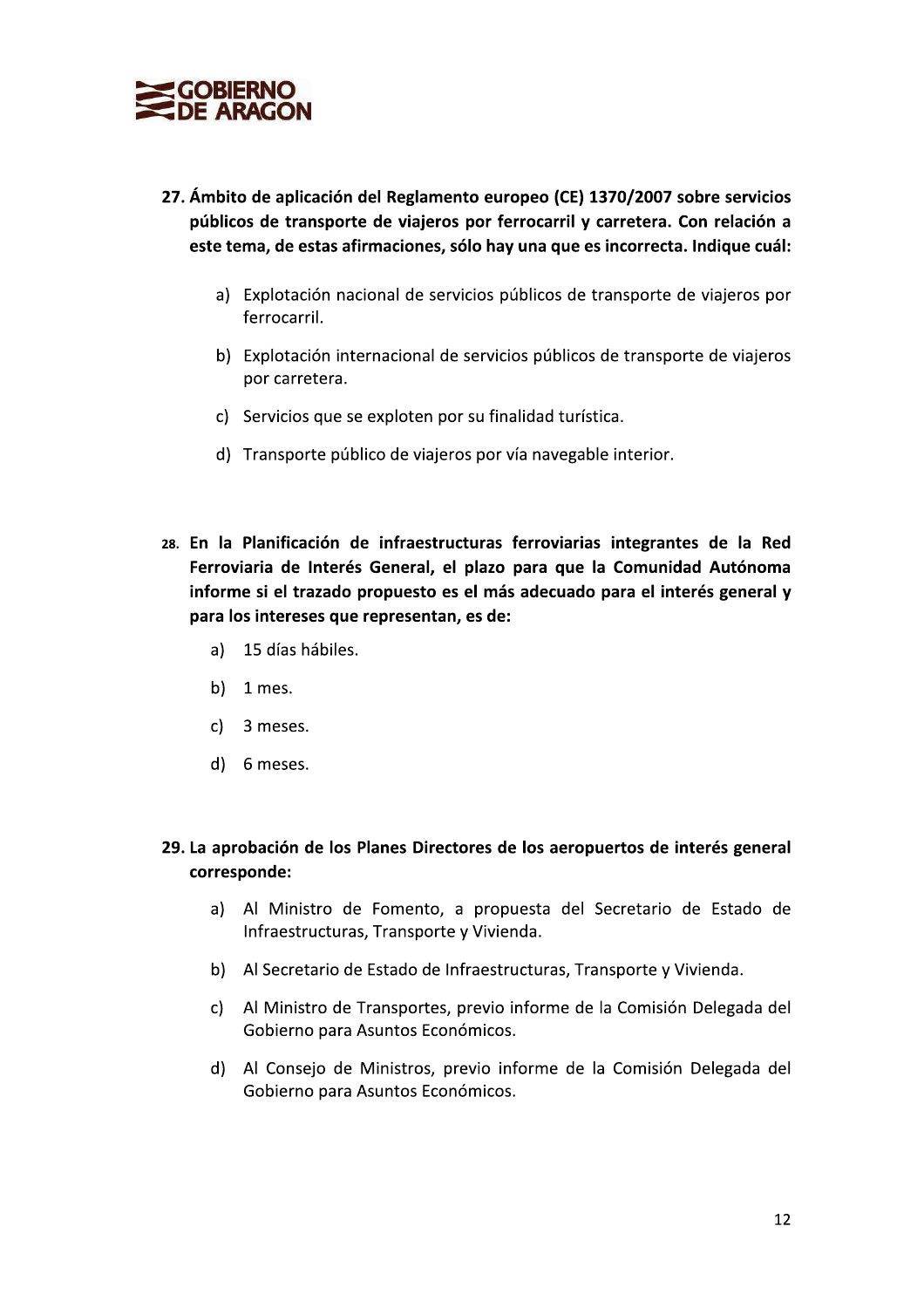

- 30. Se denomina Momento de circulación de un paso a nivel, según el Real Decreto 780/2001, por el que modifica el Reglamento de Ordenación de los Transportes Terrestres en material de paso a nivel al:
	- a) Indicador estadístico determinado por el producto de la intensidad media diaria de circulación de vehículos por el tramo de carretera afectado por el paso y del número de circulaciones diarias de trenes por el tramo de vía igualmente afectado.
	- b) Indicador estadístico determinado por la diferencia entre la intensidad media diaria de circulación de vehículos por el tramo de carretera afectado por el paso y del número de circulaciones diarias de trenes por el tramo de vía igualmente afectado.
	- c) Indicador estadístico determinado por el número de circulaciones diarias de trenes por un tramo de vía afectado por un paso a nivel.
	- d) Indicador estadístico determinado por el número de circulaciones de trenes pro un tramo de vía afectado por un paso a nivel medidas estas en las horas punta de la línea en la que se encuentra el paso a nivel.

#### 31. El péndulo invertido es un dispositivo que controla:

- La presión intersticial. a)
- b) Las fisuras de la presa.
- c) Los desplazamientos horizontales.
- d) Los desplazamientos verticales.

### 32. La relación entre habitantes reales y equivalentes en el dimensionamiento de instalaciones de depuración es:

- No están relacionados. a)
- b)  $lgual a 1.$
- $c)$ Mayor que 1.
- d) Menor que 1.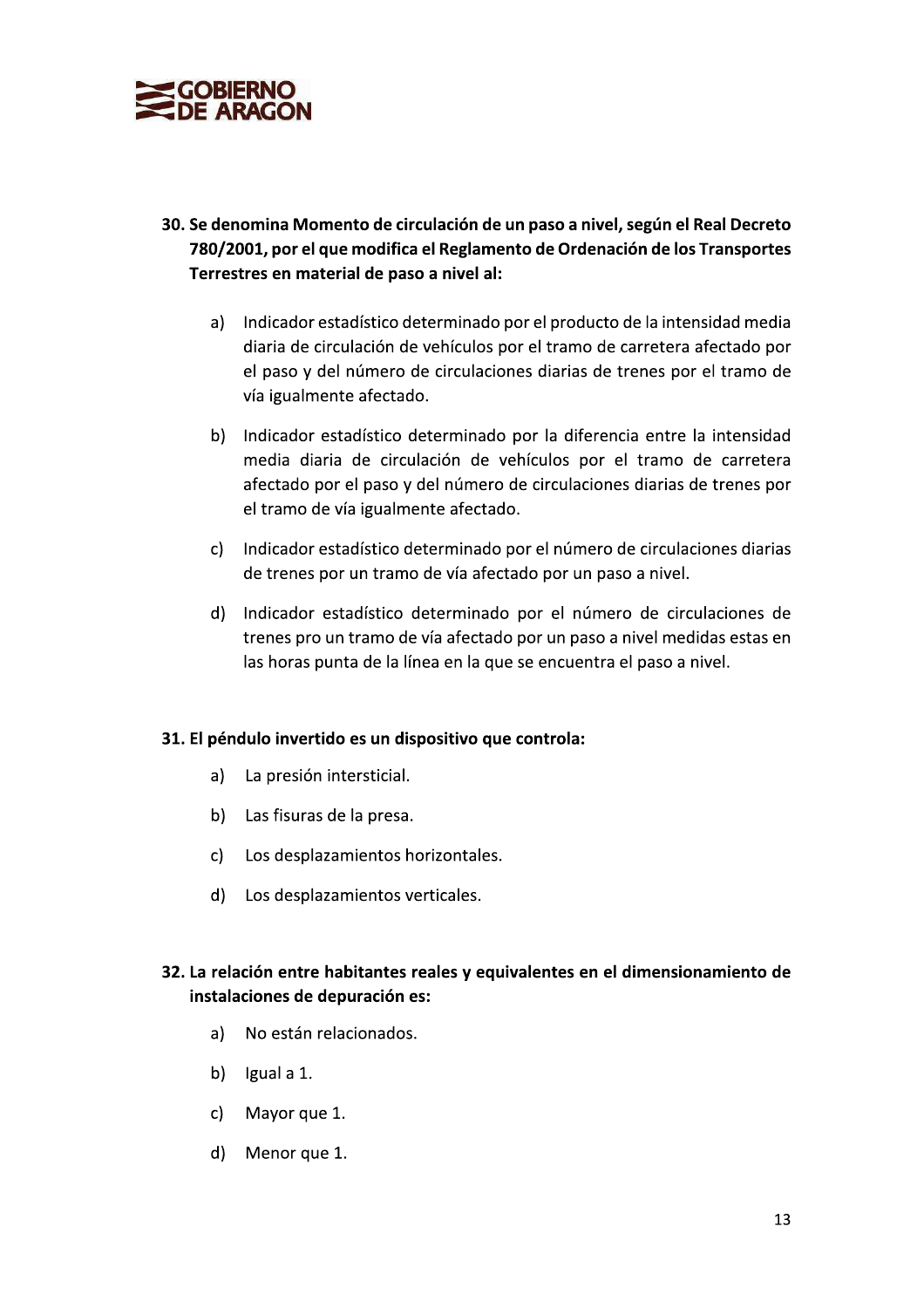

- 33. Según la Ley 10/2014, de 27 de noviembre, de Aguas y Ríos de Aragón, se considera infracción leve en materia de abastecimiento, saneamiento y depuración:
	- Las acciones u omisiones que, contraviniendo lo establecido en la a) presente ley, en sus normas de desarrollo o en la correspondiente autorización, causen daños o perjuicios a las instalaciones o al funcionamiento de los sistemas de abastecimiento, de saneamiento o de depuración de aguas residuales, siempre que los daños causados lo sean en cuantía inferior a 3.000 euros.
	- La realización de vertidos sin la autorización correspondiente, cuando  $b)$ haya previo requerimiento de la Administración para su solicitud, así como la ocultación o falseamiento de datos exigidos en la solicitud de autorización o comunicación de vertidos.
	- $c$ ) El incumplimiento de los deberes establecidos reglamentariamente en el caso de vertidos accidentales.
	- d) La evacuación de vertidos prohibidos, o que incumplan las limitaciones establecidas en las normas reguladora de la calidad de los vertidos aprobadas por el Gobierno de Aragón al amparo de los previsto en la presente ley, siempre que, al menos en dos parámetros simultáneamente, se dupliquen los valores máximos establecidos.

# 34. ¿Qué es un sistema de abastecimiento en alta, según la definición del artículo 3 de la Ley 10/2001, de 5 de julio, del Plan Hidrológico Nacional?

- a) Abastecimiento de agua para comarcas, mancomunidades o agrupaciones de municipios en régimen de servicio público.
- b) Captación de aguas para abastecimiento a poblaciones por encima de los 1200 m.
- c) Conducción de abastecimiento con capacidad de vehiculación superior a  $5 m3/s.$
- d) Sistema de abastecimiento a una población desde la aducción hasta el depósito de cabecera.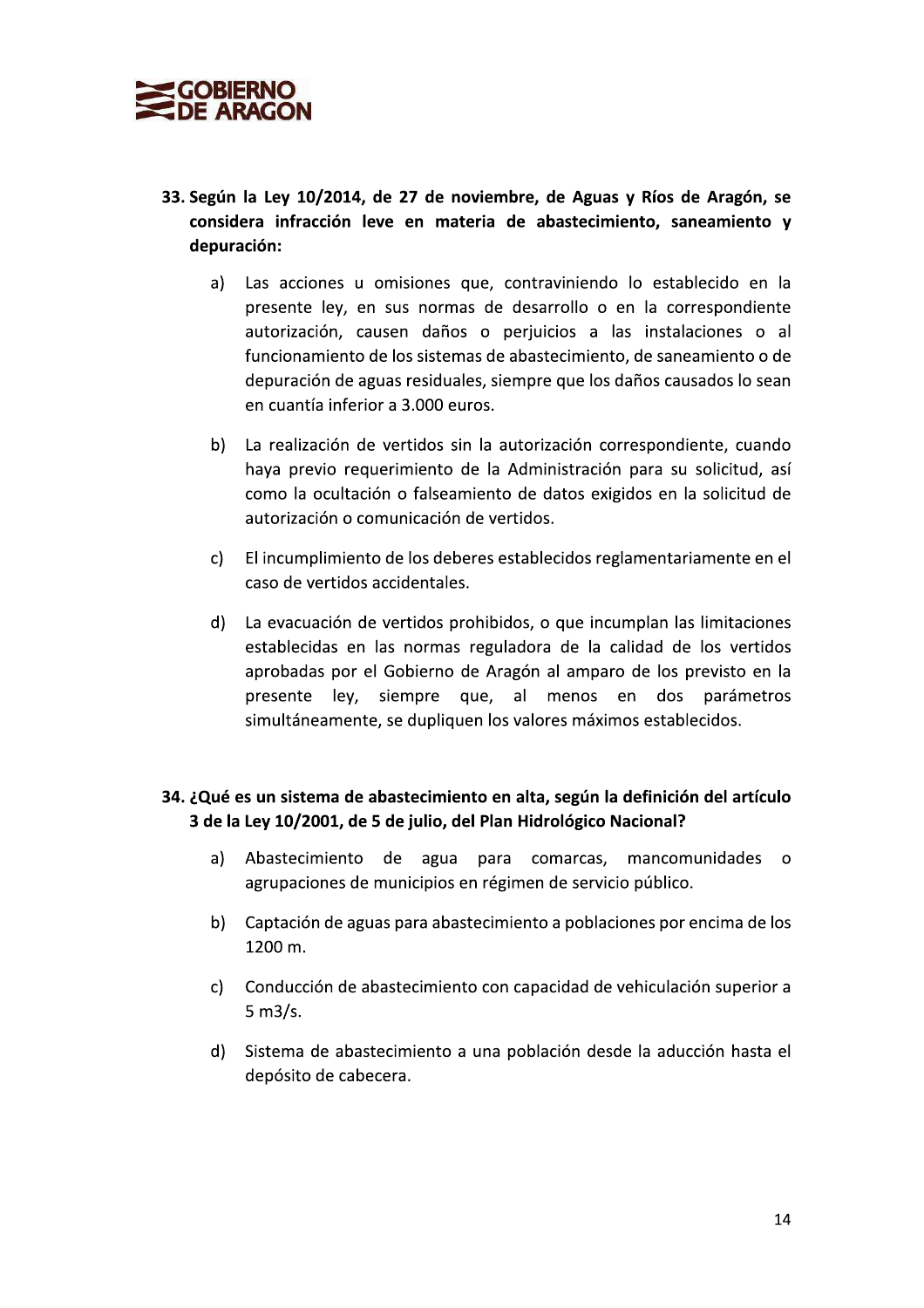

- 35. ¿Quién debe figurar, según el artículo 25 del Reglamento Técnico de Seguridad en Presas y Embalses, y en calidad de director, al frente del equipo técnico para desarrollar las actuaciones relacionadas con la seguridad?
	- Un ingeniero de Caminos, Canales y Puertos.  $a)$
	- $b)$ Un técnico competente en las materias relacionadas con la seguridad de las presas.
	- $c)$ Un ingeniero superior.
	- d) Un funcionario superior del grupo A1 de la Administración titular.
- 36. A efectos de cálculo del radio hidráulico según la fórmula de Manning-Strickler. ¿En qué unidades se introduce en dicha fórmula el perímetro mojado?
	- a) En cm.
	- b) En mm.
	- $\mathsf{c}$ ) En m.
	- d) En micras.
- 37. ¿Qué valor se considera aceptable como módulo de elasticidad del agua en los cálculos del golpe de ariete en impulsiones?
	- a) 21.000 Kg/cm2.
	- b) 47.000 kg/cm2.
	- c) 10.000 Kg/cm2.
	- d) 6.000 Kg/cm2.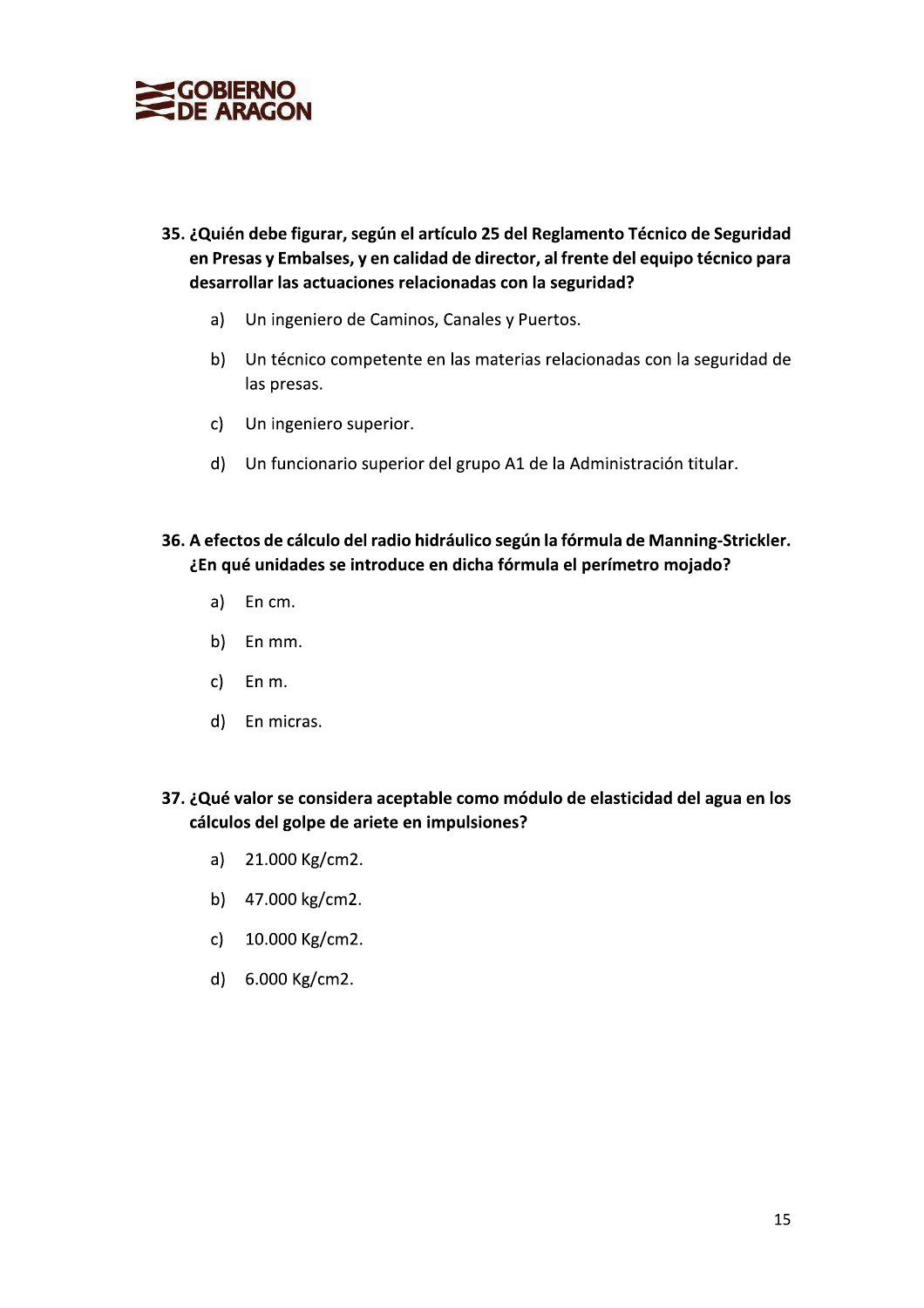

# 38. ¿Qué significa UNT según el Real Decreto 1620/2007, por el que se establece el **SIERNO**<br> **ARAGON**<br>
e significa UNT según el Real Decreto 1620/2007, por el que se establece el<br>
men de la reutilización de aguas depuradas?<br>
) Unidad de nocivos tóxicos.<br>
) Unidad de nitrógeno total.<br>
) Unidad de nefelomé régimen de la reutilización de aguas depuradas?

- a) Unidad de nocivos tóxicos.
- b) Organismo de naciones unidas para el tratamiento de aguas depuradas.
- c) Unidad de nitrógeno total.
- d) Unidad de nefelométrica de turbidez.
- 39. ¿Cuál de estas afirmaciones relativas a la evapotranspiración potencial no es correcta?
	- a) A mayor radiación mayor evapotranspiración potencial
	- b) A mayor humedad mayor evapotranspiración potencial.
	- c) A mayor altitud mayor evapotranspiración potencial.
	- d) A más viento mayor evapotranspiración potencial.
- b) A mayor humedad mayor evapotranspiración potencial.<br>
c) A mayor altitud mayor evapotranspiración potencial.<br>
d) A más viento mayor evapotranspiración potencial.<br> **40. Según lo establecido en el Real Decreto 849/1986, de** 40. Según lo establecido en el Real Decreto 849/1986, de 11 abril, por el que se aprueba el Reglamento de Dominio Público Hidráulico, ¿cuál es el plazo máximo de vigencia de una autorización de vertido?
	- $a)$  4  $a$ ños.
	- $b)$  5 años.
	- $c)$  6 años.
	- d) 8 años.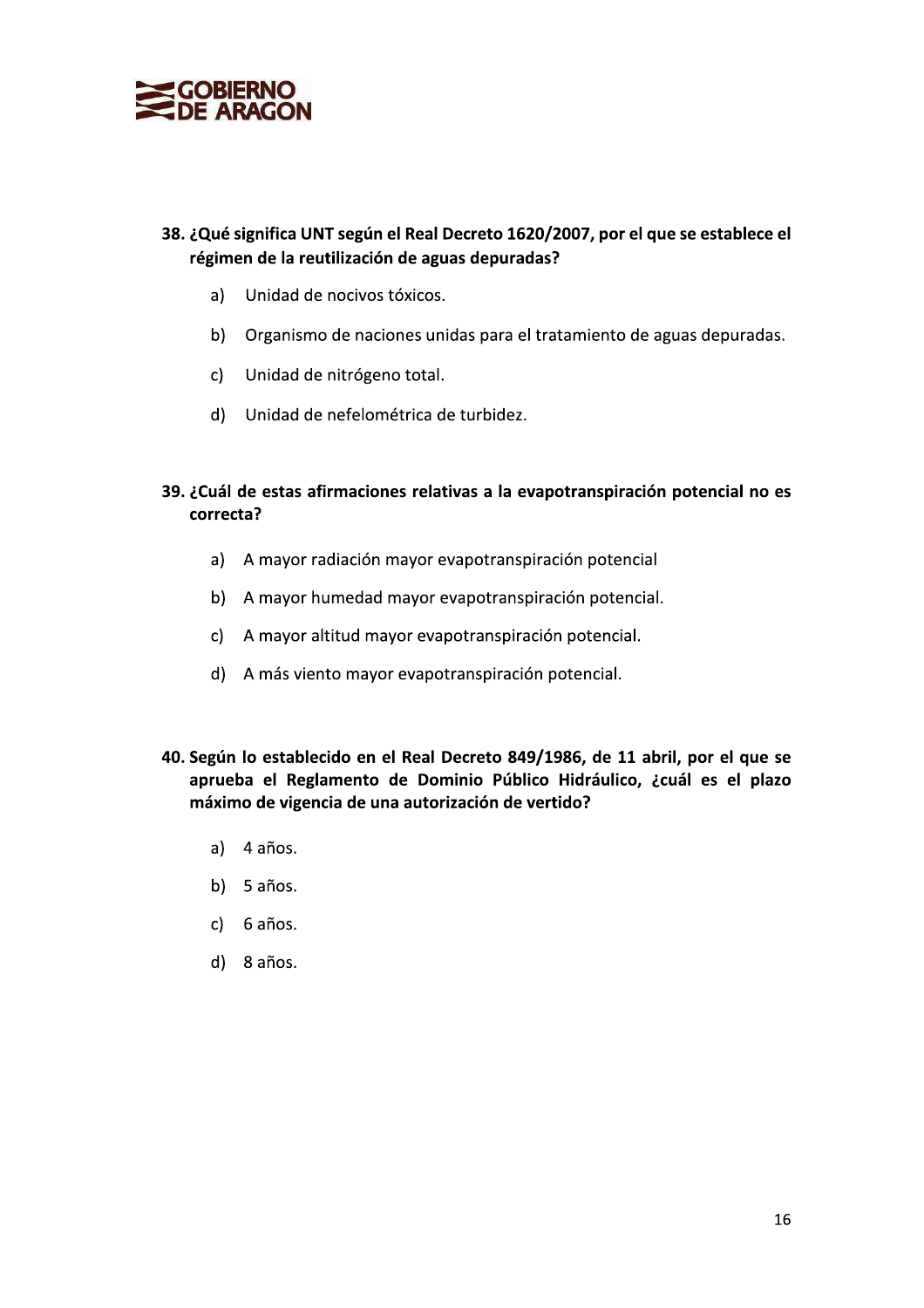

- 41. ¿Cuál de los siguientes usos está sometido, a los efectos del vigente Texto Refundido de la Ley de aguas, a la obtención de concesión o autorización administrativa?
	- a) La captación de las aguas de las galerías de una explotación minera para el uso de la propia explotación.
	- b) El uso por sus titulares de aguas privadas.
	- c) El uso de aguas subterráneas en una finca agrícola hasta un máximo de 5.000 m3/año.
	- d) La repoblación piscícola.
- 42. El Reglamento técnico sobre seguridad de presas y embalses contempla unas fases en el desarrollo y ejecución de las presas y los embalses ¿Cuál de las siguientes no es una de ellas?
	- a) Puesta fuera de servicio.
	- b) Programa de seguimiento y auscultación.
	- c) Puesta en carga.
	- d) Proyecto.
- 43. De acuerdo con lo dispuesto en el Real Decreto 1620/2007, de 7 de diciembre, por el que se establece el régimen jurídico de la reutilización de las aguas depuradas, ¿en cuál de los siguientes usos cabe la reutilización de aguas depuradas?
	- a) Para el uso recreativo como agua de baño, en piscinas en municipios de menos de 1.000 habitantes.
	- b) Para el uso en fuentes ornamentales en parques públicos, previa autorización sanitaria.
	- c) Para el consumo humano en situaciones de catástrofe, previa autorización sanitaria.
	- d) Para su uso en torres de refrigeración en instalaciones comerciales que no incluyan venta de productos de alimentación.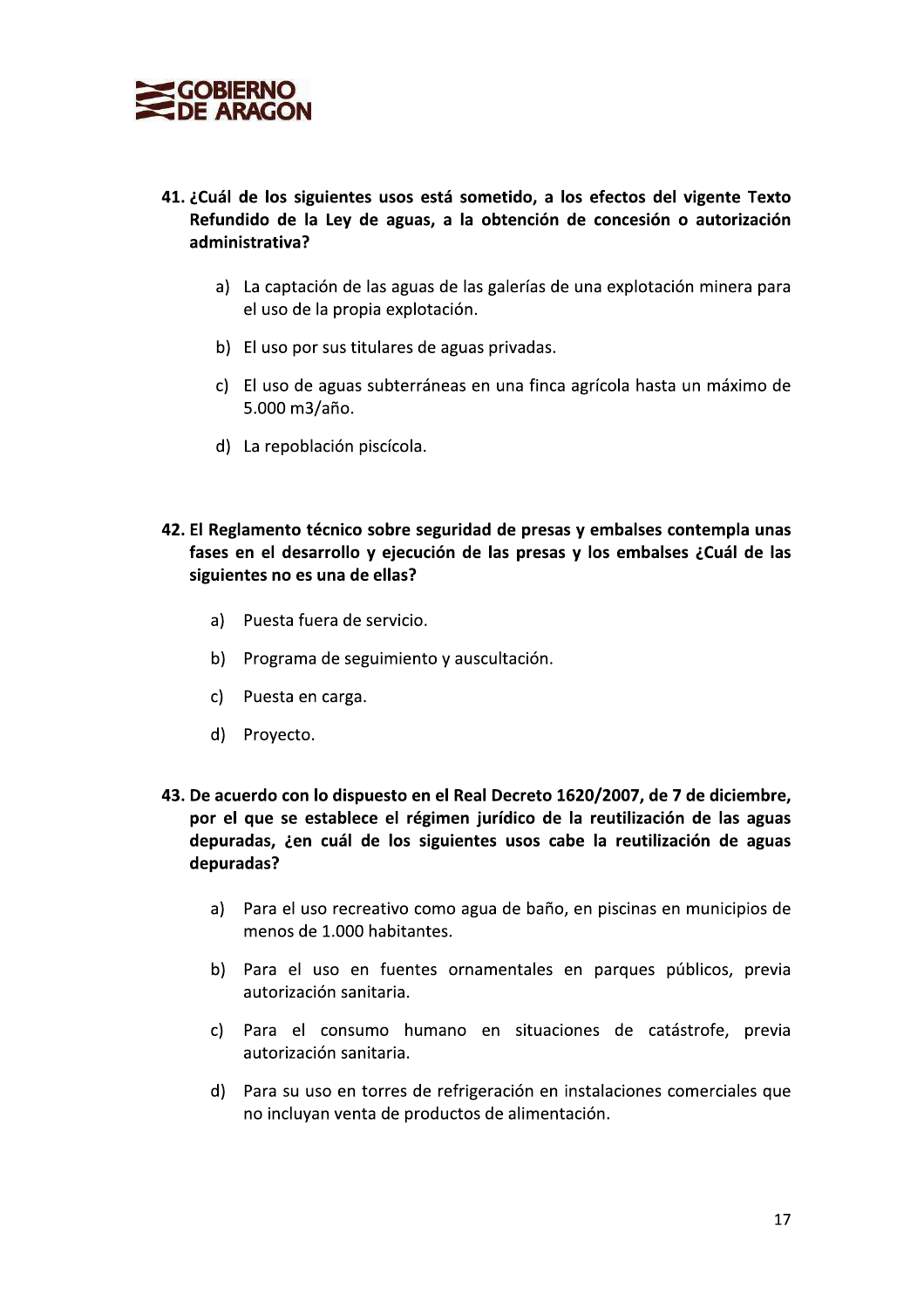

- 44. De acuerdo con lo dispuesto en el Real Decreto 198/2015, de 23 de marzo, y respecto del canon por utilización de las aguas continentales para producción de energía eléctrica, previsto en el artículo 112 bis del Texto Refundido de la Ley de las Aguas, devengado por un aprovechamiento en la cuenca del Mijares en la localidad de Olba.
	- a) El 2 % se considerará ingreso de la Comunidad Autónoma de Aragón.
	- b) Será recaudado por la Confederación Hidrográfica del Ebro.
	- c) Se ingresará en la Agencia Tributaria.
	- d) El devengo del canon se producirá con el otorgamiento inicial y el mantenimiento anual de la concesión de agua.
- 45. La Instrucción para el proyecto, construcción y explotación de grandes presas denomina a las presas de materiales sueltos de diafragma impermeable en las que la lámina impermeable está situada en el paramento de agua arriba como:
	- a) Presas de lámina impermeabilizadora.
	- b) Presas de lámina inclinada.
	- c) Presas de pantalla impermeable.
	- d) Presas de diafragma anterior.

# 46. El Texto refundido de la Ley de Suelo y Rehabilitación Urbana (TRLS), aprobado por RDL 7/2015, de 30 de octubre, regula:

- a) Las condiciones básicas que garantizan la igualdad en el ejercicio de los derechos y en el cumplimiento de los deberes constitucionales relacionados con el suelo.
- b) La ordenación del territorio y urbanística, determinando las clases de suelo, de modo que se garantice la igualdad de derechos y deberes de los ciudadanos para todo el territorio estatal.
- c) La gestión urbanística, de modo que se garantice la equidistribución de derechos y cargas en la ejecución del planeamiento urbanístico.
- d) Todas las opciones son correctas.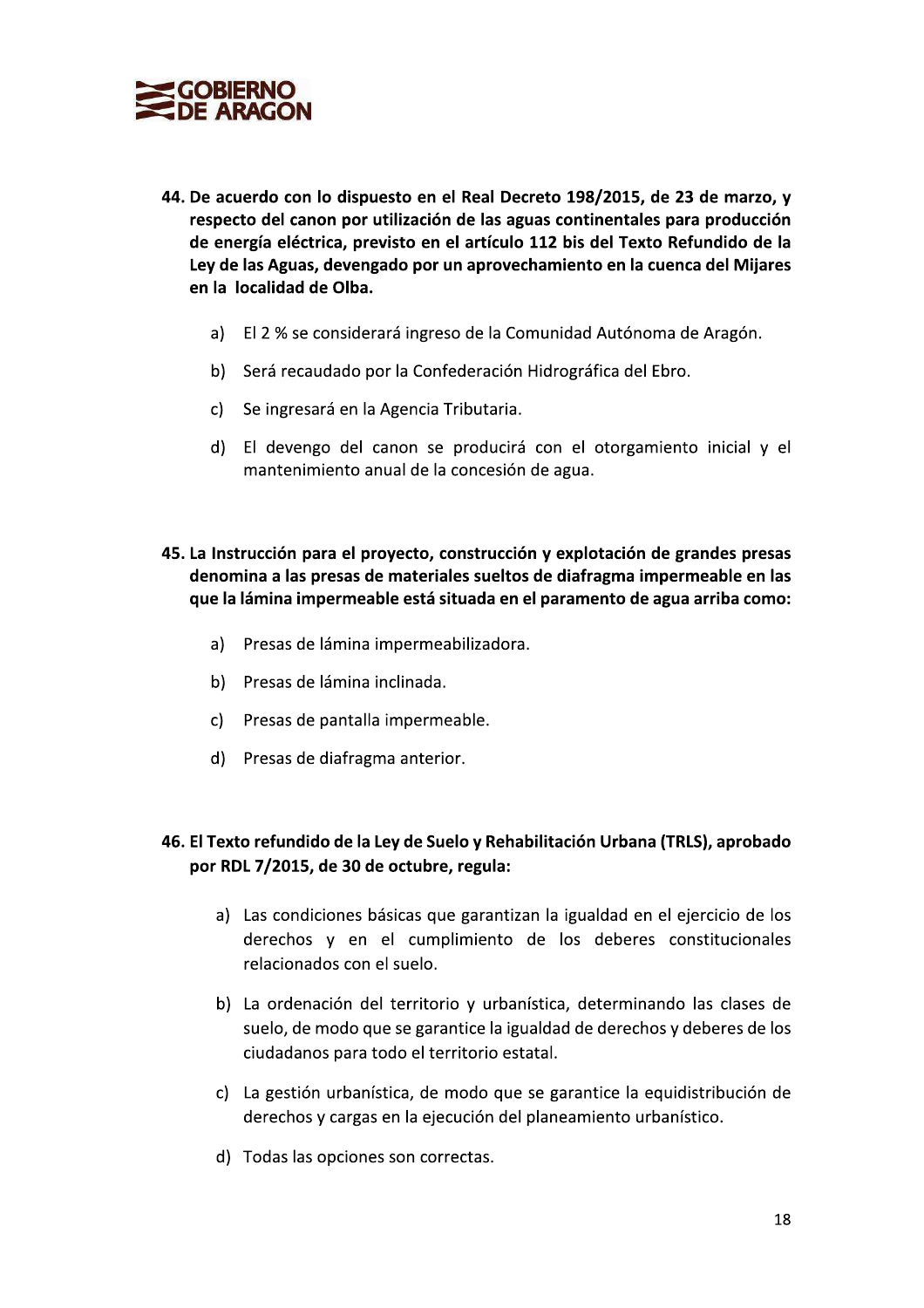

# 47. De acuerdo con lo dispuesto en el artículo 4 del TRLS, la ordenación del territorio y la urbanística:

- Son políticas de actuación pública sobre el derecho de propiedad del a) suelo, que pueden ser ejercidas por cualquier ciudadano, en el ejercicio de sus derechos y libertades.
- b) Son funciones públicas que determinan los derechos y deberes de la propiedad del suelo, según el interés público-privado.
- c) Son funciones públicas no susceptibles de transacción que organizan y definen el uso del territorio y del suelo, de acuerdo con el interés general.
- d) Ninguna de las respuestas es correcta.

# 48. La legislación vigente en materia de urbanismo en la Comunidad Autónoma de Aragón es:

- a) La Ley 5/1999, de 25 de marzo, Urbanística, modificada por la Ley 4/2013, de 23 de mayo.
- b) La Ley 3/2009, de 17 de junio, de Urbanismo de Aragón.
- c) La Ley 4/2013, de 23 de mayo, de Urbanismo de Aragón.
- d) El Texto Refundido de la Ley de Urbanismo de Aragón, aprobado por Decreto Legislativo 1/2014, de 8 de julio.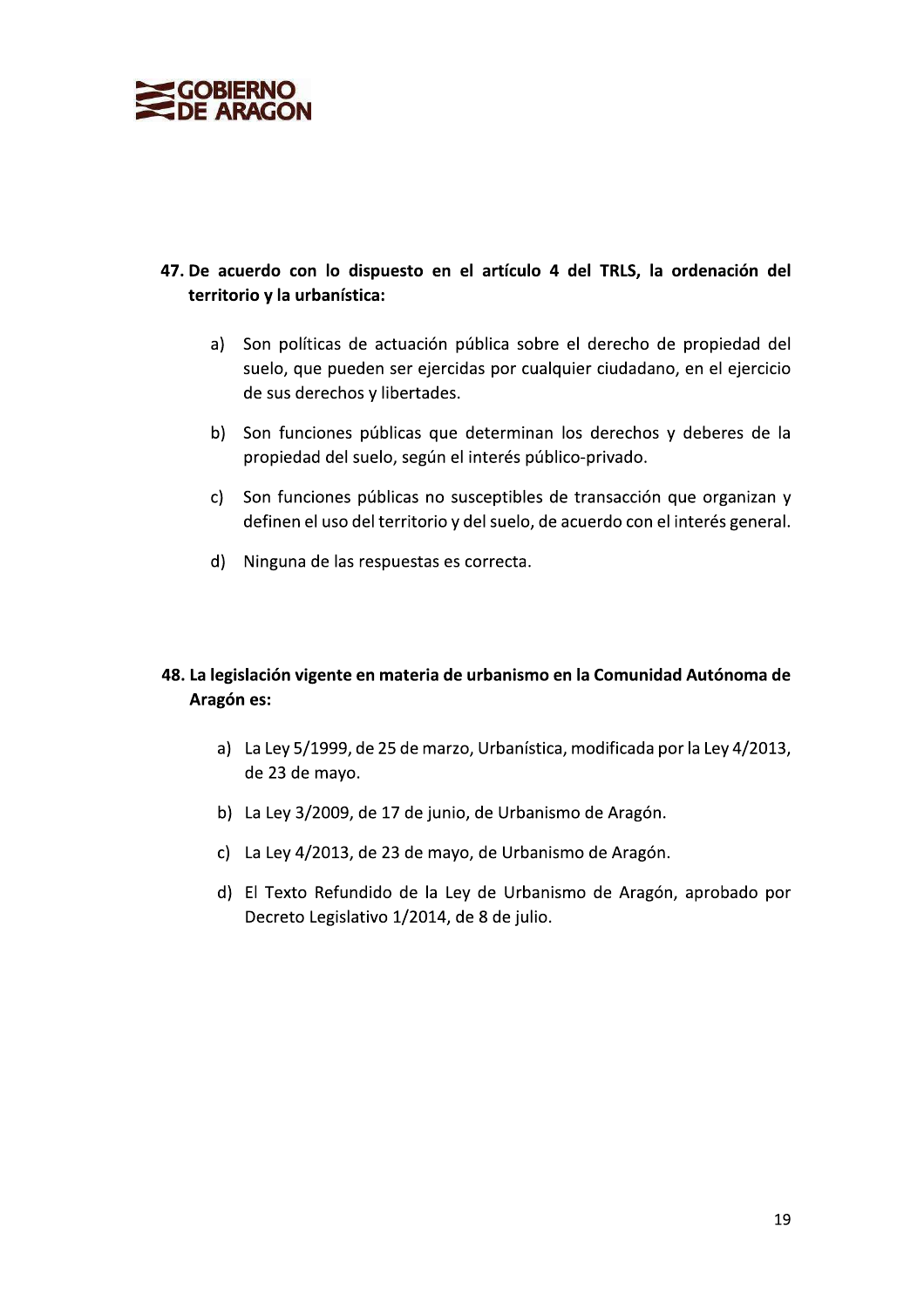

- 49. De acuerdo con lo dispuesto en la legislación vigente en materia de Urbanismo, son órganos urbanísticos activos de la Administración de la Comunidad Autónoma de Aragón los siguientes:
	- a) El Consejero competente en materia de Urbanismo, el Director General de Urbanismo y los Directores de los Servicios Provinciales de Vertebración del Territorio, movilidad y vivienda.
	- b) El Consejero competente en materia de Urbanismo, el Director General de Urbanismo y el Consejo de Urbanismo de Aragón.
	- c) El Consejero competente en materia de Urbanismo, el Director General de Urbanismo, el Consejo de Urbanismo de Aragón y los Consejos Provinciales de Urbanismo de Huesca, Teruel y Zaragoza.
	- d) El Consejero competente en materia de Urbanismo, el Director General de Urbanismo y los Consejos Provinciales de Urbanismo de Huesca, Teruel y Zaragoza.

# 50. Corresponde al Plan General la clasificación de todo el suelo del término municipal en las siguientes clases y categorías:

- a) Suelo urbano, consolidado o no consolidado. Suelo urbanizable, delimitado o no delimitado. Suelo no urbanizable, especial o genérico. Sistemas Generales.
- b) Suelo urbano, consolidado o no consolidado. Suelo urbanizable, delimitado o no delimitado Suelo no urbanizable, especial o genérico.
- c) Suelo urbano, consolidado o no consolidado. Suelo urbanizable, delimitado o no delimitado Suelo rural, protegido o común.
- d) Ninguna de las opciones es totalmente correcta.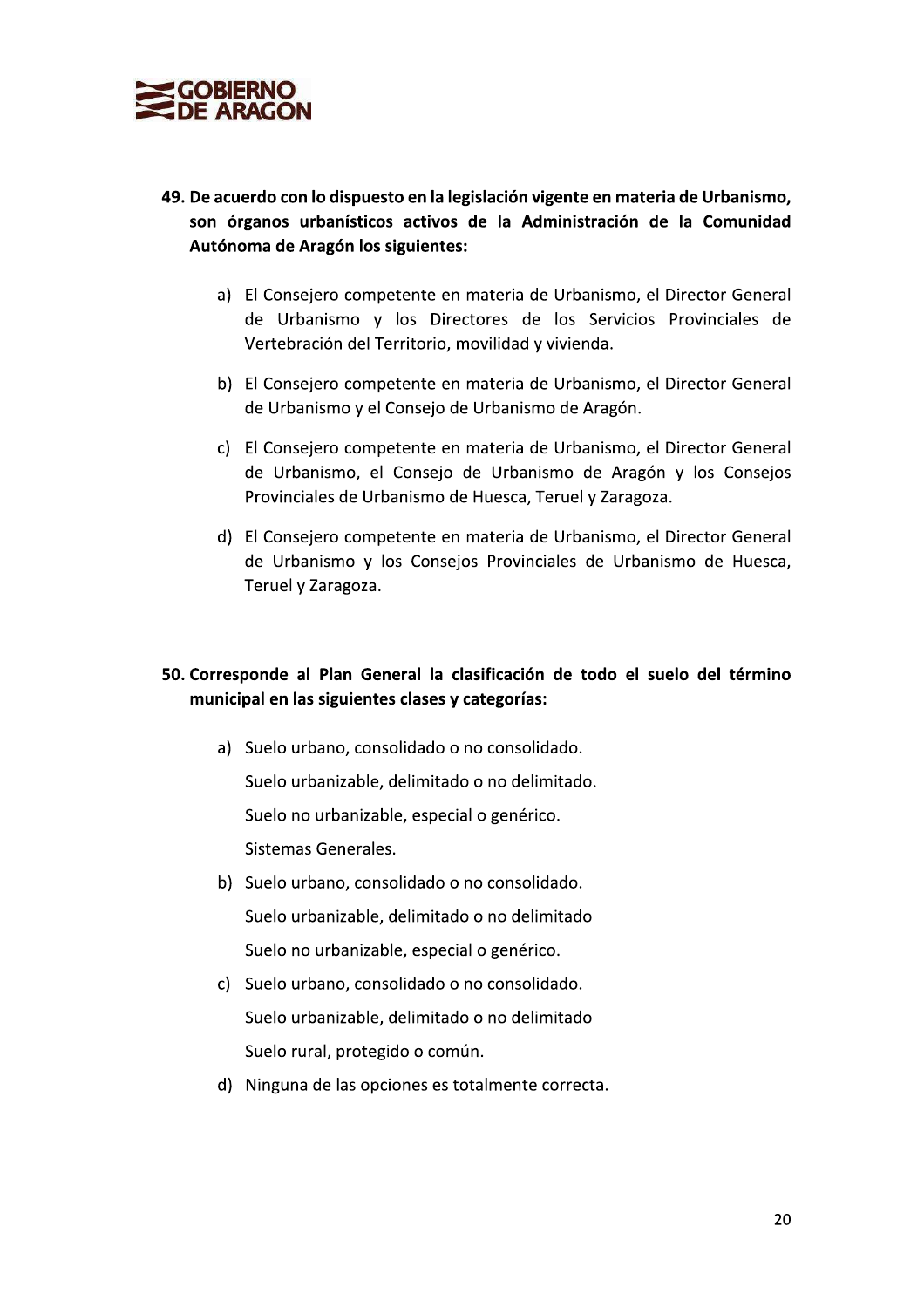

# 51. ¿Es posible modificar la categoría del suelo urbano mediante un instrumento de planeamiento de desarrollo?

- a) No, solamente el plan general puede modificar la categoría del suelo urbano, mediante modificación aislada o revisión.
- b) Sí, los programas de rehabilitación urbana tienen la posibilidad de determinar la categoría de un suelo urbano sujeto a una actuación de regeneración urbana.
- c) Sí, mediante un Plan Especial de Reforma Interior.
- d) Todas las respuestas son correctas.

# 52. ¿Son diferentes las obligaciones del promotor de una actuación de urbanización en suelo urbano no consolidado y en suelo urbanizable delimitado?

- a) Sí, por la diferente clase del suelo a transformar urbanísticamente.
- b) Sí, pues dichas obligaciones las establece el instrumento de planeamiento de desarrollo en el caso del suelo urbanizable, y el Pan general en el caso del suelo urbano.
- c) No. Las obligaciones legales son idénticas en ambos casos, independientemente de la clase de suelo atribuida por el plan general.
- d) Ninguna respuesta es totalmente correcta.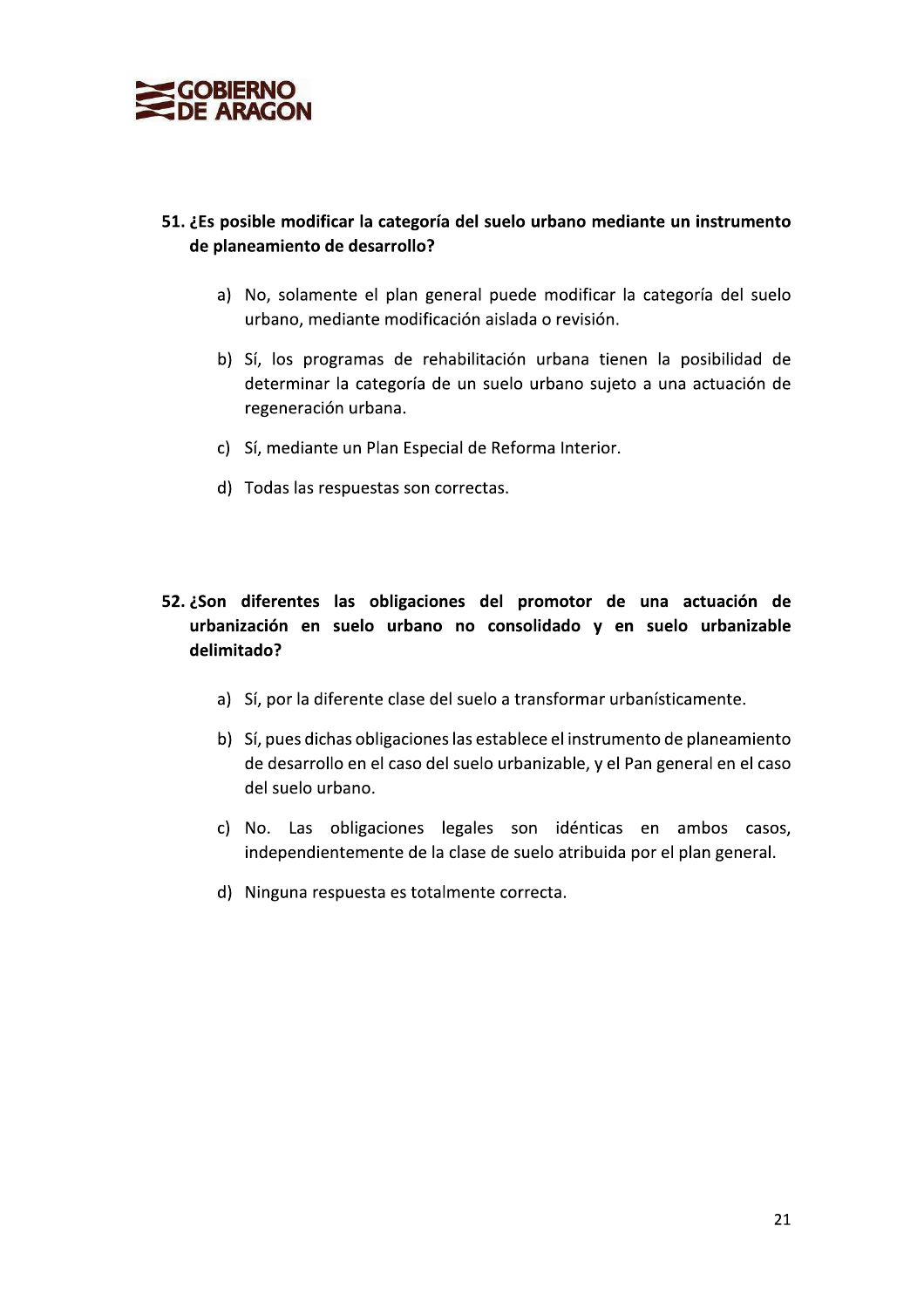

#### 53. En una modificación aislada de una delimitación de Suelo Urbano:

- a) Son aplicables los requisitos especiales establecidos en el artículo 86 de la Ley de Urbanismo vigente.
- b) Solo son aplicables las determinaciones relativas a aquellas modificaciones que incrementen la superficie del suelo urbano, va que una delimitación de Suelo urbano no puede clasificar suelo urbanizable.
- c) Solo son aplicables las determinaciones relativas a una diferente zonificación de los espacios verdes y libres de dominio y uso público previstos.
- d) No resultan de aplicación los requisitos especiales de las modificaciones de los planes, puesto que una Delimitación de Suelo Urbano no es un instrumento de planeamiento urbanístico.

# 54. ¿El régimen de la Zona de Borde puede resultar de aplicación en un núcleo de población inferior a 1.000 habitantes que forme parte de un municipio con población total superior a 5.000 habitantes?

- a) Sí, puesto que la ley urbanística vigente establece que, en municipios con plan general no sujeto al régimen urbanístico simplificado, para aquellos núcleos de población inferiores a 1.000 habitantes, clasificados por el plan como núcleos urbanos consolidados, será de aplicación este régimen, siempre que no se trate de municipios en los que, por Orden del Consejero competente en materia de Urbanismo, no resulte de aplicación el régimen urbanístico simplificado.
- b) Solamente resultaría de aplicación en el caso de que el citado municipio careciera de plan general.
- c) No puede resultar de aplicación el régimen de la Zona de Borde en ningún municipio con población total superior a 2.000 habitantes, ya que estos municipios no pueden ejercer sus competencias conforme al régimen urbanístico simplificado.
- d) Únicamente podría resultar de aplicación el régimen de la Zona de Borde en el caso de que el núcleo con población inferior a 1.000 habitantes carezca de suelo urbanizable delimitado en el plan general vigente.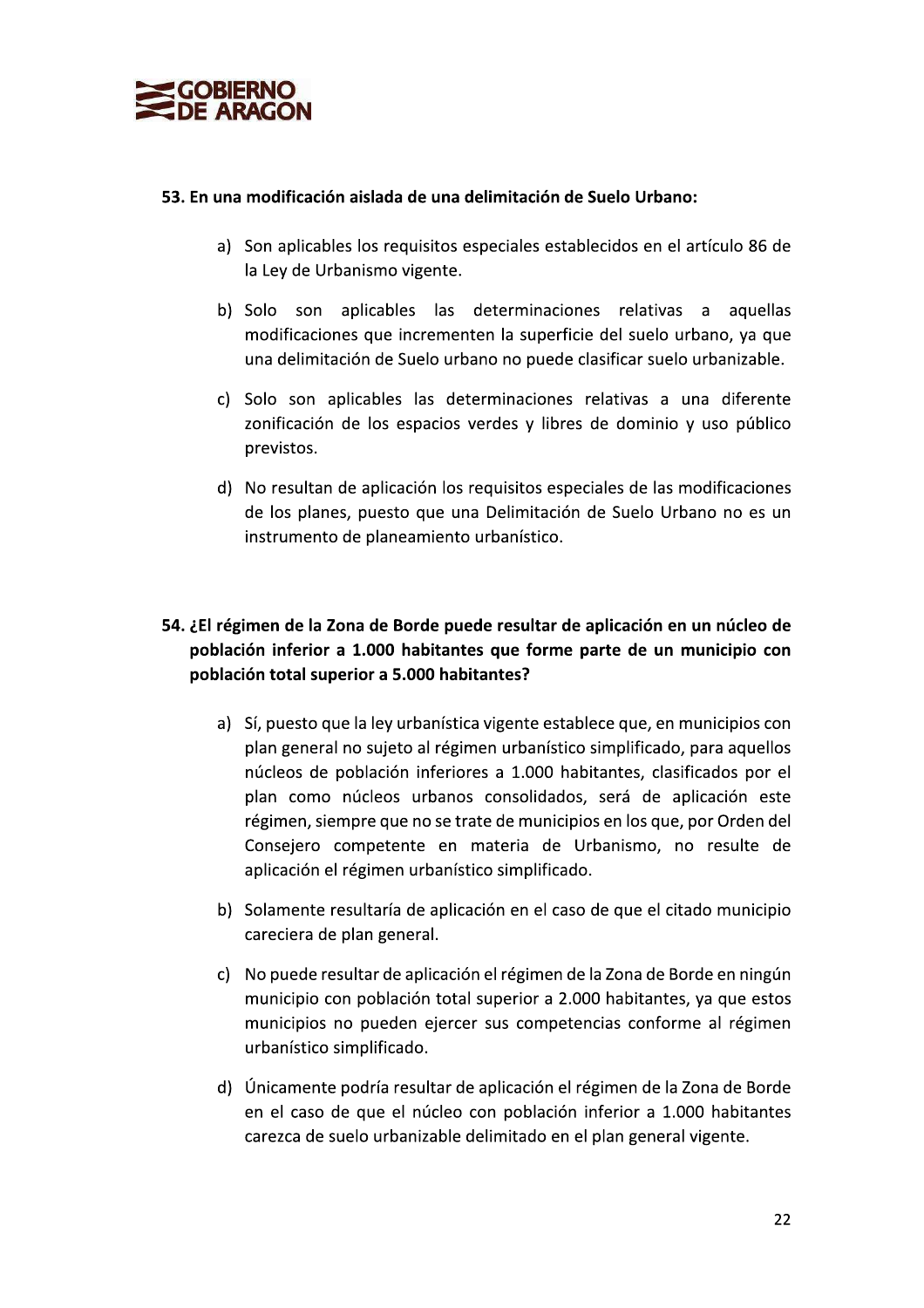

- 55. De acuerdo con la legislación urbanística de la Comunidad autónoma de Aragón forma parte de las determinaciones de ordenación estructural del Plan General
	- a) El establecimiento de plazos para la edificación en el suelo urbano consolidado.
	- b) La determinación del régimen de conservación de la urbanización previsto en las diversas áreas de suelo urbano no consolidado o urbanizable.
	- c) La reserva de terrenos para la construcción de viviendas protegidas en el suelo urbano no consolidado.
	- d) El régimen de protección de los terrenos incluidos en la categoría de suelo no urbanizable especial.

#### 56. En cuanto a gestión urbanística a través de actuaciones aisladas, ¿cuál de estas afirmaciones no es correcta?

- a) Las actuaciones aisladas se ejecutan de forma asistemática, sobre suelo urbano consolidado, a través del sistema de urbanización de obras ordinarias.
- b) Una de sus finalidades es completar la urbanización de las parcelas de suelo urbano consolidado, a fin de que alcancen la condición de solar si no la tuvieran.
- c) Su objeto puede ser ejecutar actuaciones de rehabilitación, incluidas en el programa de rehabilitación en suelo urbano consolidado con carácter aislado o previa definición de un ámbito de actuación.
- d) Las opciones a) y b) son verdaderas y la c) es falsa.

#### 57. Son instrumentos de planeamiento territorial:

- a) Los Documentos Informativos Territoriales.
- b) Los Planes supramunicipales sectoriales de interés general de Aragón.
- c) Las Directrices zonales de Ordenación territorial.
- d) Los programas de Gestión territorial.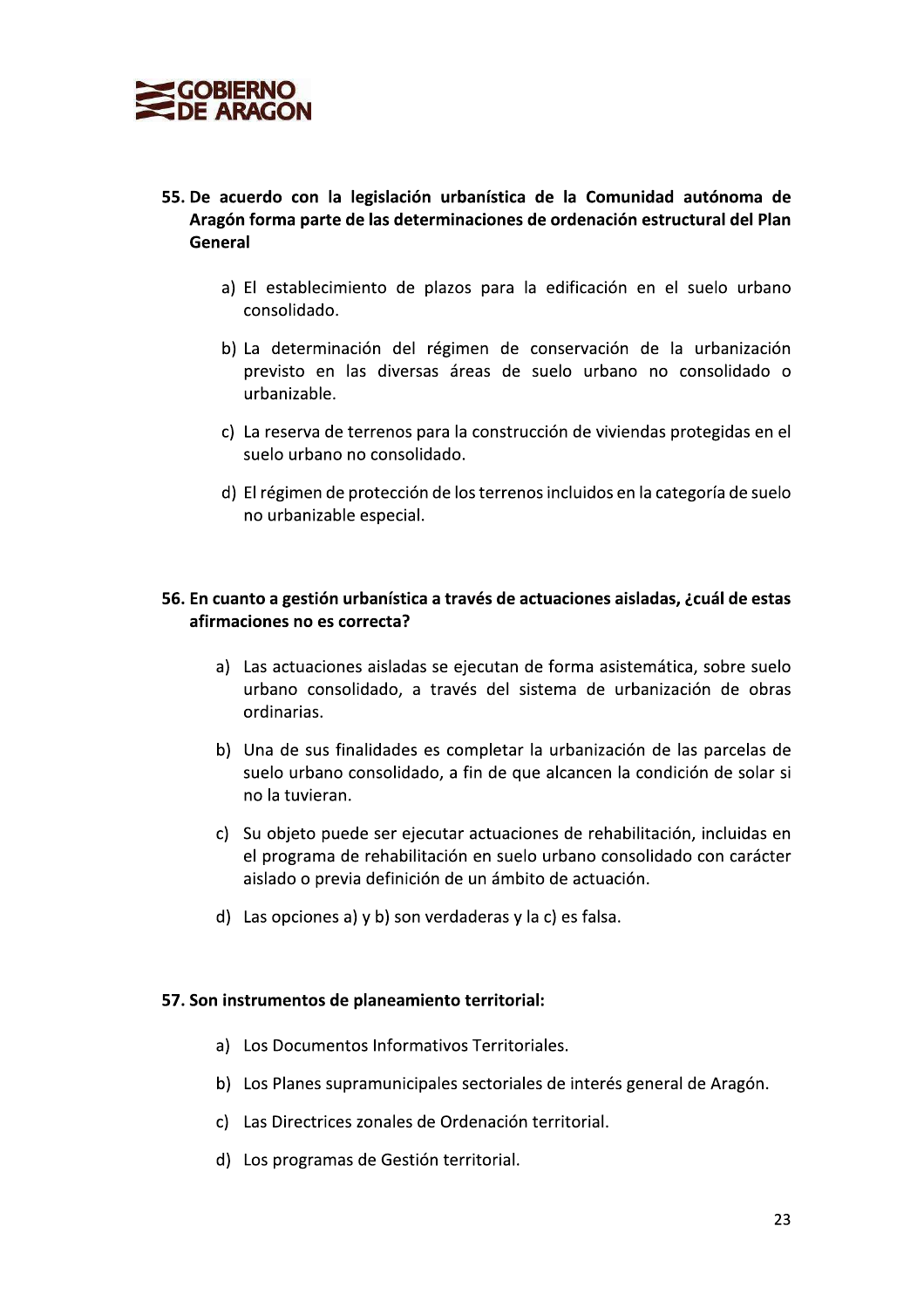

- 58. La Estructura del Sistema de Asentamientos de Aragón quedó definida por la Estrategia de Ordenación del Territorio de Aragón y clasifica los asentamientos en cinco grandes grupos con doce rangos, y:
	- a) Uno de los criterios empleados para la clasificación es la potencialidad medioambiental obtenida a partir de los mapas del paisaje.
	- b) Uno de esos doce rangos es el de los asentamientos autosuficientes.
	- c) Uno de esos cinco grupos es el de las cabeceras supracomarcales.
	- d) Uno de los criterios empleados para la clasificación es el carácter agrupado o aislado del municipio.
- 59. Según lo que establece el Decreto 52/2002, de 19 de febrero, por el que se aprueba el Reglamento de desarrollo parcial de la Ley Urbanística en materia de organización, planeamiento urbanístico y régimen especial de pequeños municipios, sólo se computarán como espacios pertenecientes al sistema local de espacios libres de dominio y uso públicos en sectores de uso dominante residencial, con la consideración de áreas de juego, los siguientes terrenos:
	- a) Terrenos de superficie igual o superior al quince por ciento de la superficie del sistema de espacios libres, en parcelas mínimas de 200 m2 de superficie.
	- b) Terrenos de superficie igual o superior al quince por ciento de la superficie del sistema de espacios libres, en parcelas mínimas de 300 m2 de superficie.
	- c) Terrenos de superficie igual o superior al diez por ciento de la superficie del sistema de espacios libres, en parcelas mínimas de 500 m2 de superficie.
	- d) Terrenos de superficie igual o superior al diez por ciento de la superficie del sistema de espacios libres, en parcelas mínimas de 250 m2 de superficie.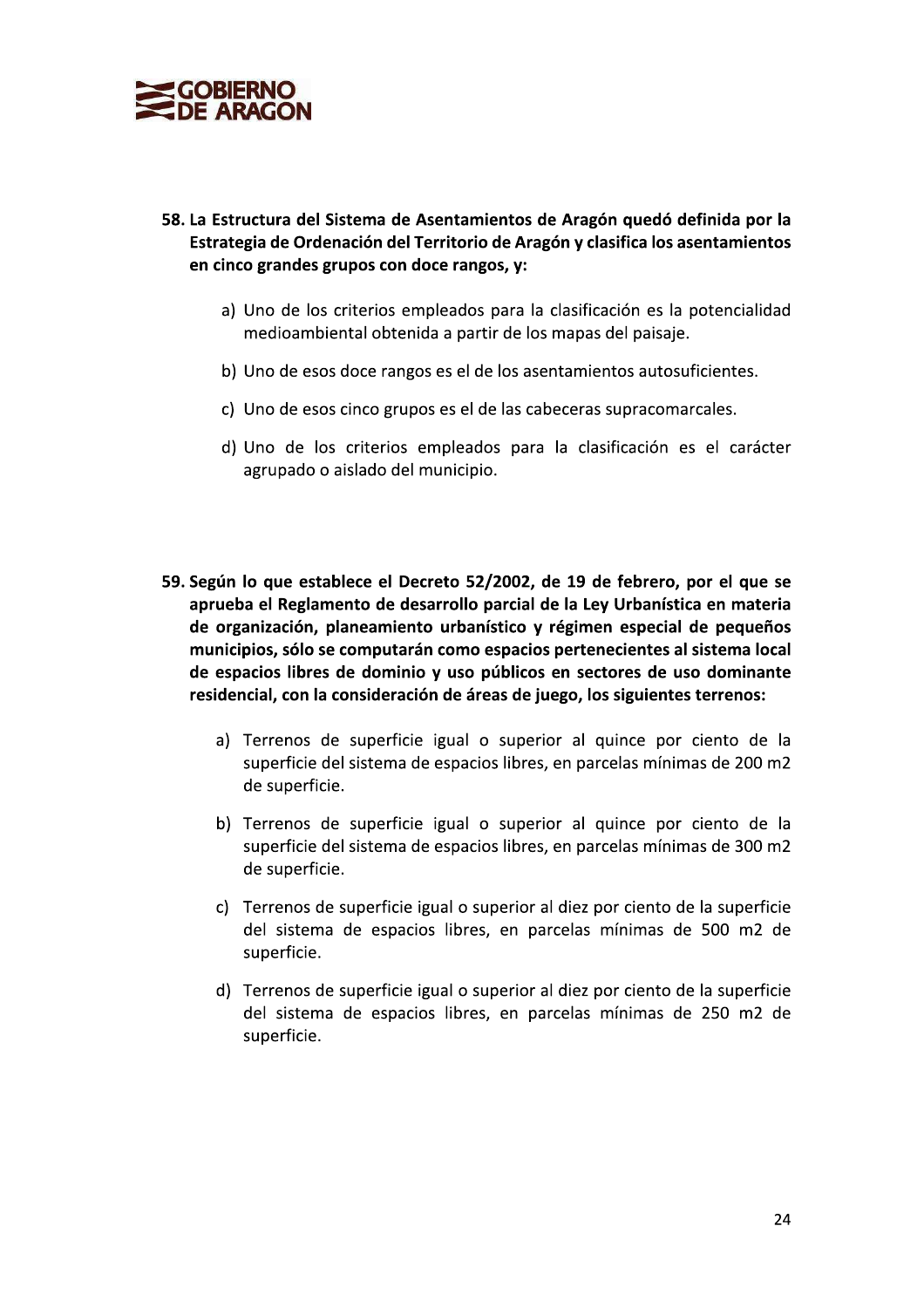

#### 60. Según la Directiva de hábitats:

- a) Una zona especial de conservación es un lugar de importancia comunitaria designado por los Estados miembros mediante un acto reglamentario, administrativo y/o contractual.
- b) Distingue cinco regiones biogeográficas: alpina, atlántica, báltica, continental y mediterránea.
- c) Un lugar de importancia comunitaria es una zona de especial conservación designada por los Estados miembros mediante un acto reglamentario, administrativo y/o contractual.
- d) Una zona acuática seminatural no puede ser considerada como hábitat natural.

#### 5 PREGUNTAS DE RESERVA

- 61. Según la Orden FOM/167/2015, de 6 de febrero pro la que se regulan las condiciones para la entrada en servicio de subsistemas de carácter estructural, líneas y vehículos ferroviarios, se distinguen las siguientes clases de vehículos.
	- a) Locomotoras, unidades autopropulsadas, coches, vagones y material rodante auxiliar.
	- b) Trenes de alta velocidad, locomotoras, coches, vagones y material auxiliar.
	- c) Locomotoras, coches, vagones y maquinaria para trabajos de vía.
	- d) Locomotora, unidades autopropulsadas, coches, vagones y maquinaria para trabaios en la vía.

#### 62. ¿Cuál es el nombre de la vía ciclista señalizada sobre la acera?

- a) Acera-bici.
- b) Pista-bici.
- c) Carril-bici.
- d) Cualquiera de ellos.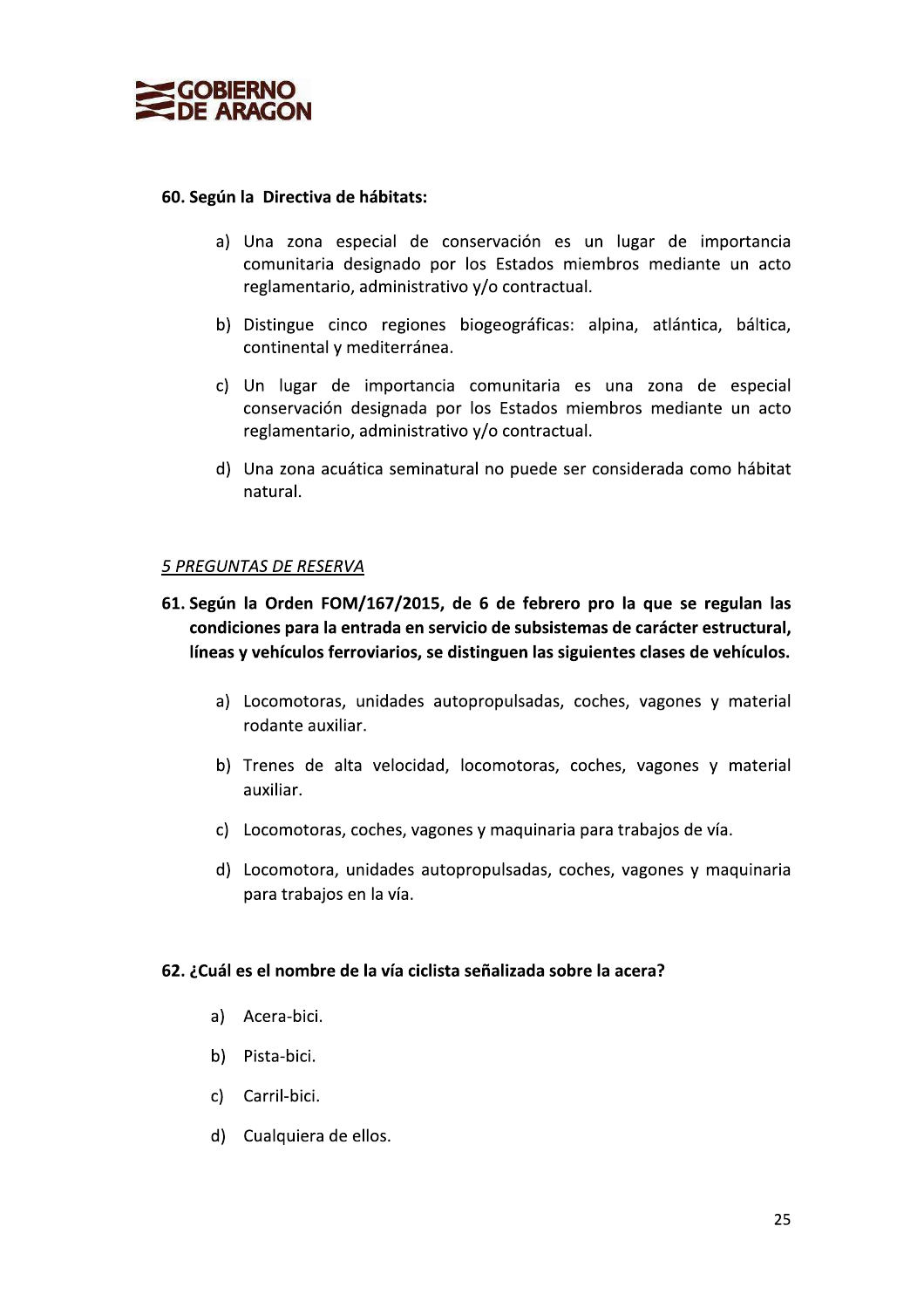

# 63. ¿Cuál de los siguientes efectos no está asociado a los fenómenos de cavitación?

- a) Caída de caudal en una conducción.
- b) Elevación de la erosión en equipos y conducciones.
- c) Disminución del rendimiento de los equipos.
- d) Incremento de las pérdidas por evaporación.
- 64. Dentro de las determinaciones de ordenación estructural que debe establecer el plan general de ordenación urbana, se encuentran las siguientes:
	- a) La clasificación de la totalidad del suelo con delimitación de las superficies adscritas a cada clase y categoría de suelo adoptadas.
	- b) Los sistemas generales, tanto municipales como de incidencia o interés supramunicipal.
	- c) Los usos, densidades y edificabilidades globales para las distintas zonas del suelo urbano y para las áreas de desarrollo.
	- d) Las tres respuestas anteriores son correctas.

#### 65. Los Planes Parciales:

- a) Tienen por objeto el establecimiento, en desarrollo del Plan general, de la ordenación pormenorizada precisa para la ejecución de sectores enteros en suelo urbano no consolidado y en suelo urbanizable en el caso de que aún no dispongan de dicha ordenación.
- b) No pueden modificar la ordenación pormenorizada establecida por el Plan General en ninguna circunstancia.
- En aquellos sectores de suelo residencial en los que el Plan General no C) fije densidad o número máximo de viviendas, se determinarán los módulos de reserva utilizando las unidades de reserva, computándose una unidad de reserva por cada noventa metros cuadrados construibles de uso residencial.
- d) En el procedimiento de iniciativa municipal el informe emitido en plazo por el Consejo Provincial de Urbanismo es siempre vinculante.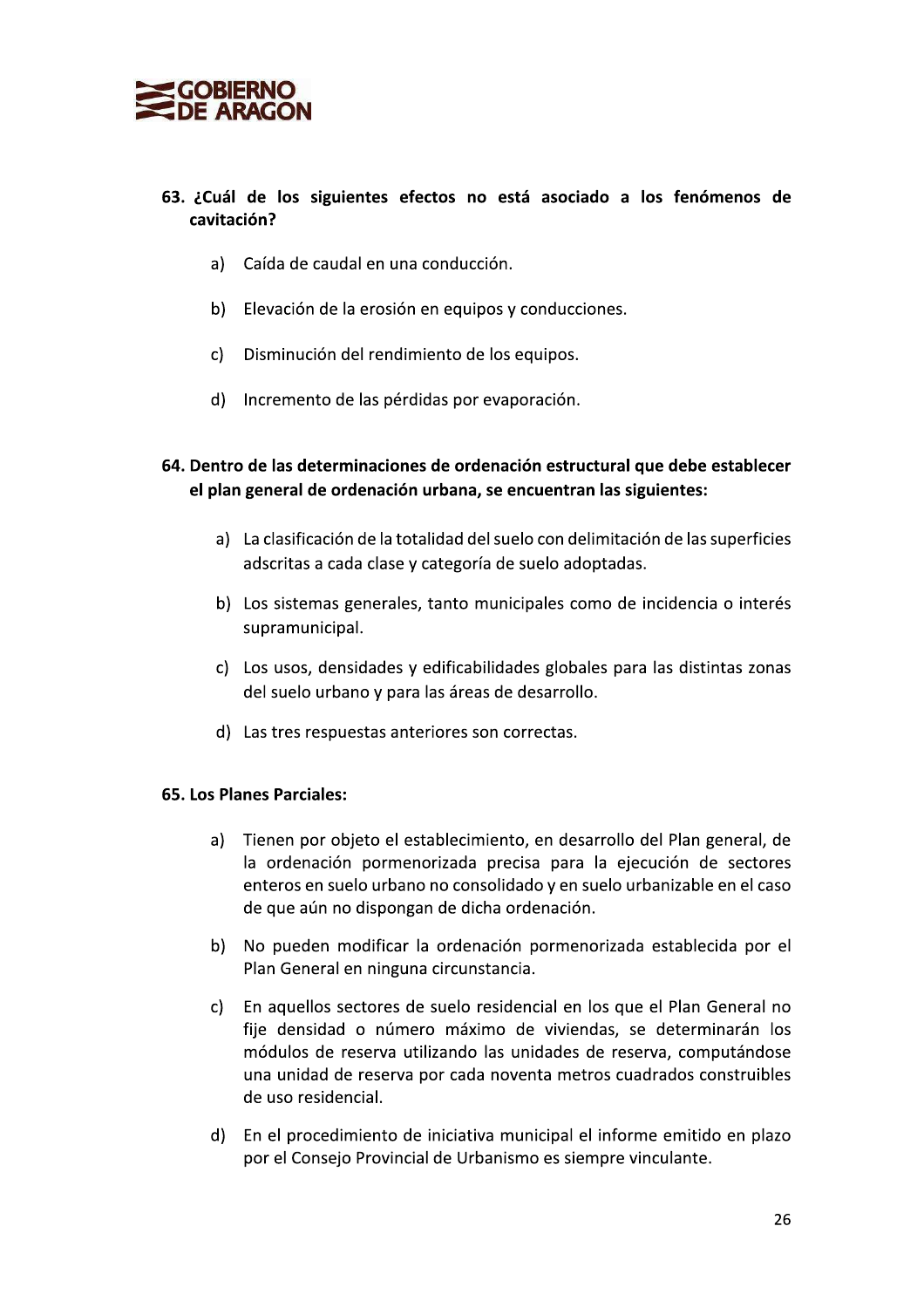

# <u> 10 PREGUNTAS CORTAS</u>

Se contestarán en las páginas 29 a 40.

- 
- **EXECUATE ARAGON**<br>
10 PREGUNTAS CORTAS<br>
Se contestarán en las páginas 29 a 40.<br>
1. Descripción del cálculo de la capacidad y nivel de servicio en carreteras de calzada<br>
unica con dos carriles.<br>
2. Descripción del cálculo d %<br>
10 PREGUNTAS CORTAS<br>
Se contestarán en las páginas 29 a 40.<br>
1. Descripción del cálculo de la capacidad y nivel de servicio en carrete<br>
única con dos carriles.<br>
2. Descripción del cálculo de la capacidad y nivel de serv Se contestarán en las páginas 29 a 40.<br>
1. Descripción del cálculo de la capacidad y nivel de servicio en carreteras de calzada<br>
única con dos carriles.<br>
2. Descripción del cálculo de la capacidad y nivel de servicio en ca
	-
	-
	- A Straited the calculated and the service of carreteras de direction del carbotates.<br>
	2. Descripción del cálculo de la capacidad y nivel de servicio en carreteras de única con dos carriles.<br>
	3. Auscultación de característ

En la imagen que se acompaña:

- Defina la dimensión de las dársenas y justifique su diseño.
- ¿Qué tráfico se espera en la hora punta (autobuses en los 15 minutos de mayor intensidad) en esta estación y cuántas líneas habrá de forma ordinaria para llegar a esta dimensión? Plantee argumentos que hayan podido justificar este diseño final.
- ¿Qué parámetros y factores hay que considerar en el diseño de una estación como  $\acute{e}$ sta?
- ¿Qué otros aspectos habrá que tener en cuenta para obtener un adecuado nivel de servicio en esta estación de autobuses?
- 
- 
- considerar en el diseno de una estacion co<br>
ésta?<br>
Considerar en el diseno de una estacion co<br>
considerar en el diseno de una estacion de<br>
servicio en esta estación de autobuses?<br> **En exercita en el diseno de una estación** denta para obtener en contrata para obtener un adecuado nivel de<br>servicio en esta estación de autobuses?<br>
7. Cite y explique, en forma resumida, las ventajas e inconvenientes que presentan las<br>
centrales hidroeléctricas su 6. Dispositivos para reducir el golpe de ariete en impulsiones.<br>
7. Cite y explique, en forma resumida, las ventajas e inconvenientes que presentan las<br>
centrales hidroeléctricas subterráneas.<br>
8. Un viernes de octubre re